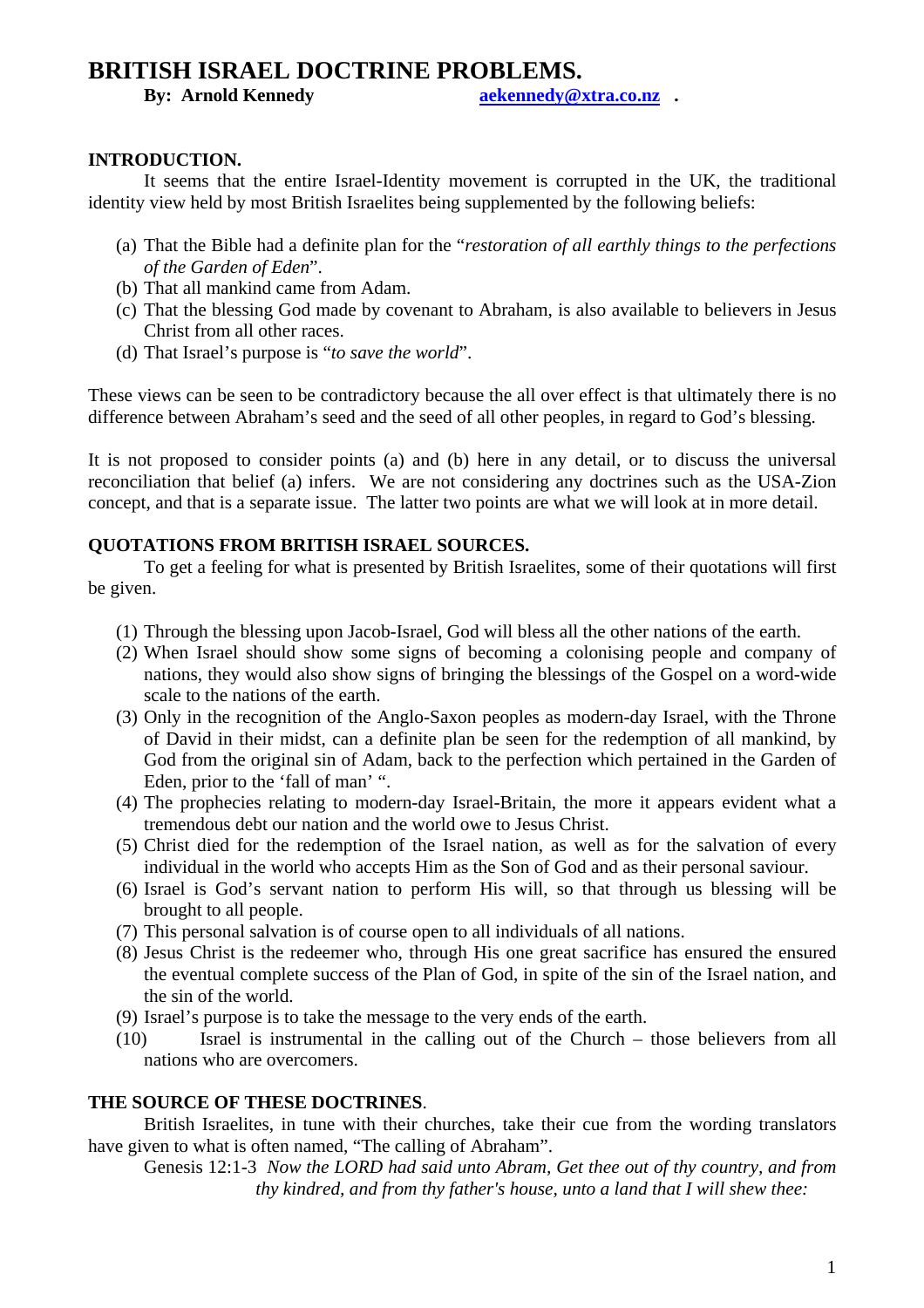*And I will make of thee a great nation, and I will bless thee, and make thy name great; and thou shalt be a blessing: And I will bless them that bless thee, and curse him that curseth thee: and in thee shall all families of the earth be blessed.*

 The majority of versions have something very similar to the phrase, "*and in thee shall all families of the earth be blessed".* The Youngs Literal translation reads, "*And I bless those blessing thee, and him who is disesteeming thee I curse, and blessed in thee have been all families of the ground".*

 So we need to review this traditional understanding as it contradicts many other passages. We will start with the same passage as quoted in the New Testament.

*Gal 3:7-9 Know ye therefore that they which are of faith, the same are the children of Abraham. And the scripture foreseeing that God would justify the heathen through faith, preached* (proclaimed) *before the gospel unto Abraham, saying, in thee shall all nations be blessed. So then they which be of faith are blessed with faithful Abraham.* 

This verse together with and the verses below, are favoured by universalists because they seem to present a universal gospel for all races. "Nations" is sometimes translated emotively as "Heathen" to try to add weight to the universal argument. To understand any passage of Scripture it is necessary to look at it as a whole by going back to the prophecy behind it to see what it is fulfilling. To Abraham:

| Gen 12:2,3 | And I will make of thee a great nation, and I will bless thee, and make thy<br>name great; and thou shalt be a blessing: and I will bless them that bless<br>thee, and will curse him that curseth thee, and in thee shall <b>all families of the</b><br><b>earth</b> be blessed. |
|------------|-----------------------------------------------------------------------------------------------------------------------------------------------------------------------------------------------------------------------------------------------------------------------------------|
| Gen 18:18  | Seeing that Abraham shall surely become a great and a mighty nation, and<br>all <b>the nations of the earth</b> shall be blessed in him?                                                                                                                                          |
| Gen 22:18  | And in thy seed shall all the nations of the earth be blessed; because thou<br>hast obeyed my voice.                                                                                                                                                                              |
| To Isaac:  |                                                                                                                                                                                                                                                                                   |
| Gen 26:3   | Sojourn in this land, and I will be with three, and will bless thee; for unto<br>thee, and unto thy seed, I will give all these countries, and I will perform the<br>oath that I sware unto Abraham thy father.                                                                   |
| To Jacob:  |                                                                                                                                                                                                                                                                                   |
| Gen 28:14  | And thy seed shall be as the dust of the earth, and thou shalt spread abroad<br>to the west, and to the east, and to the north, and to the south: and in thee                                                                                                                     |

#### To Israel:

*Psalm 22:27* All the ends of the world shall remember and turn unto the Lord: and all the *kindreds of the nations shall worship before thee.* 

*and in thy seed shall all the families of the earth be blessed.* 

Here are six important verses that are used to support the doctrine of universal racial salvation. Indeed, they do appear to give valid support on the surface. But do they actually say what the religious translators make them say? Is this the problem here?

# **THE "FAMILIES OF THE EARTH" BEING BLESSED IN ABRAHAM**

The major source of error in these *blessing* passages is what we mean by certain words. We have different words translated as *earth* and *ground*, *countries* and the *land*, as also occurs with the words translated *nations*, *families* and *kindreds.* Although an extensive technical Hebrew language exposition is beyond the scope of this paper, there are things that need to be pointed out.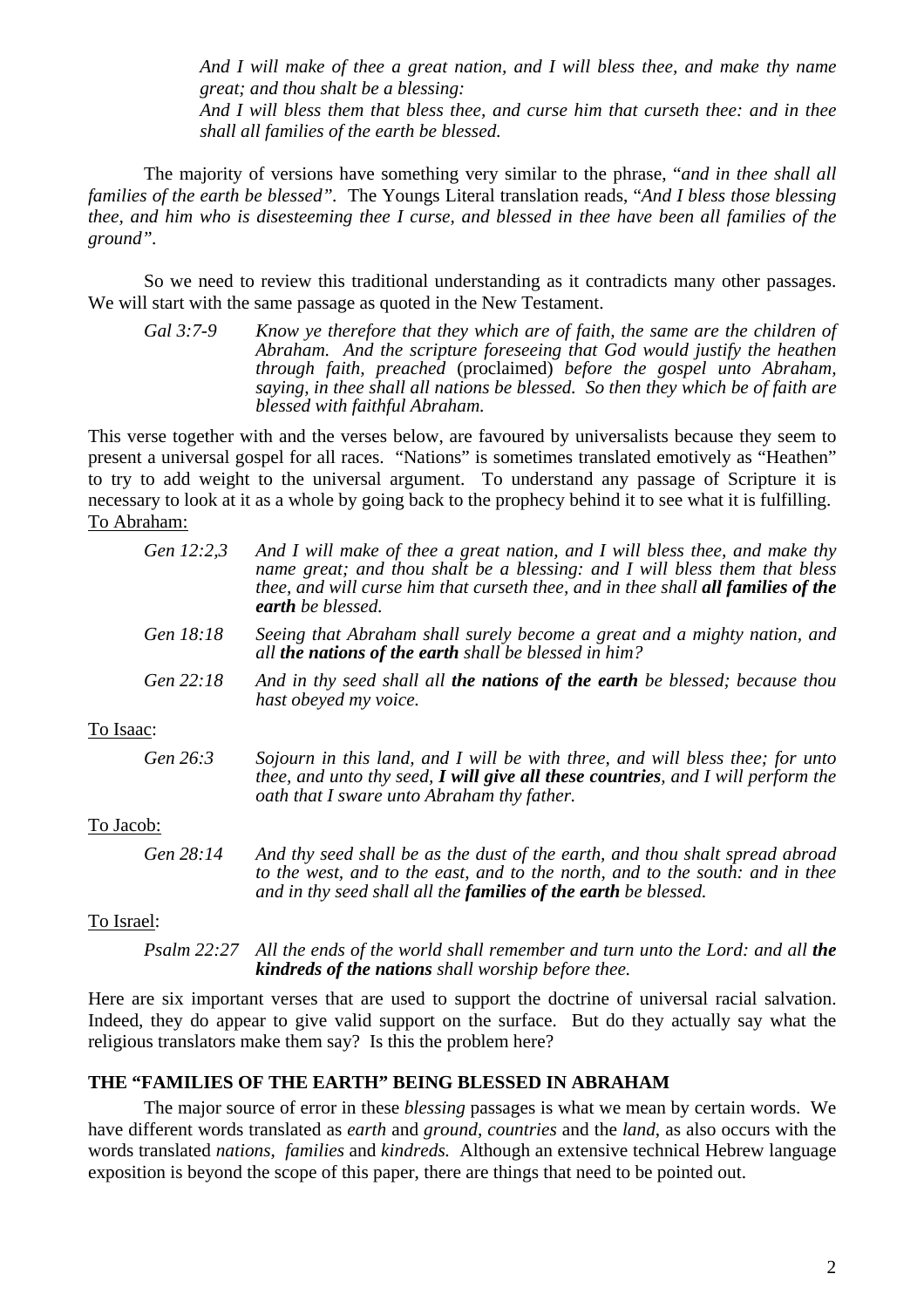Originally Abraham was told to go from his father's house unto a land (= *eretz*) that God would show him. If *eretz* here means the whole Earth, then Abraham must have gone to another planet! Abraham was told, "*all The 'Earth' which thou seeth, I will give thee"*. He was told to arise and walk through that "earth". Did Abraham walk across the whole globe? So we have to ask if this 'earth' is the whole earth or the Promised Land. It is not all the '*eretz*s of all the races on earth, because each race had its own *eretz, e.g.* The Land of Egypt, the Land of Maob, etc. Abraham was told to get himself out of his present *earth* and to go to *THE earth*. There are many references that give confirmation of the meaning. "*THE earth"* does not mean the whole globe, but rather that portion belonging to the particular area or person under consideration.

Contrary to popular presentation, we must note that in Genesis 12:3, the 'them' in *"I will bless them"* is plural, whereas the 'him' in "*I will curse him"* is singular. The Hebrew allows for two possible translations of *be blessed*, namely:

- (1) *may be blessed in, or by, association with thee,* and
- (2) *may bless themselve*s [as the RV footnote says].

The latter translation on a grammatical basis rather changes the popular acceptance!!

Some awkward questions could be posed here if it was to be taken that "*all nations"* had the meaning of "every race on earth":

- 1. If those who curse Abraham are cursed, how could those so cursed be part of "*all nations"* which were to be blessed?
- 2. Were the Egyptians blessed or cursed through Israel's presence during their captivity and also in the Exodus?
- 3. When the Children of Israel went into the Promised Land, they were told to exterminate all the Canaanite nations. Was not that an unusual way of blessing the Canaanites? After all, they were supposed to be part of *all nations*. Likewise Amalek was to be exterminated.
- 4. In Deut 23:6, God commanded Israel that they should not seek the peace or the prosperity of the Ammonites and the Moabites right up to the end of the age. Ezra 9:12 indicates similar treatment of the non-Israelites in the land. This is hardly a blessing on those nations, is it?
- 5. When The House of Judah was in captivity in Babylon, is there any evidence of Israel being a blessing to Babylon?
- 6. When the House of Israel was in captivity in Assyria, did this make the Assyrians blossom?
- 7. In prophecy why are all the forecasts concerning non-Israel nations always detailing them as being servants to Israel and for them to perish if they refuse this destiny? This is so right up to the end of the age.
- 8. The promise to Abraham was to "ALL" nations without any exceptions. "All" cannot include those who are cursed and those God says that He hates. Hence "all" means *all the nations of Israel*.

Throughout Scripture, Israel was "*to dwell alone and shall not be reckoned among the nations"* - [Num 23:9]. Prophecy sustains this to the end.

- *Daniel 7:27 And the kingdom and dominion, and the greatness of the kingdom under the whole heaven, shall be given to the people of the saints of the most High, whose kingdom is an everlasting kingdom, and all dominions shall serve him.*
- *Isaiah 60:12 For the nation and kingdom that will not serve thee shall perish; yea, those nations shall be utterly wasted.*
- *Zech 14:16,17 And it shall come to pass, that every one that is left of all the nations which came up against Jerusalem shall even go up from year to year to worship the King, the Lord of hosts, and to keep the feast of tabernacles. And it shall be*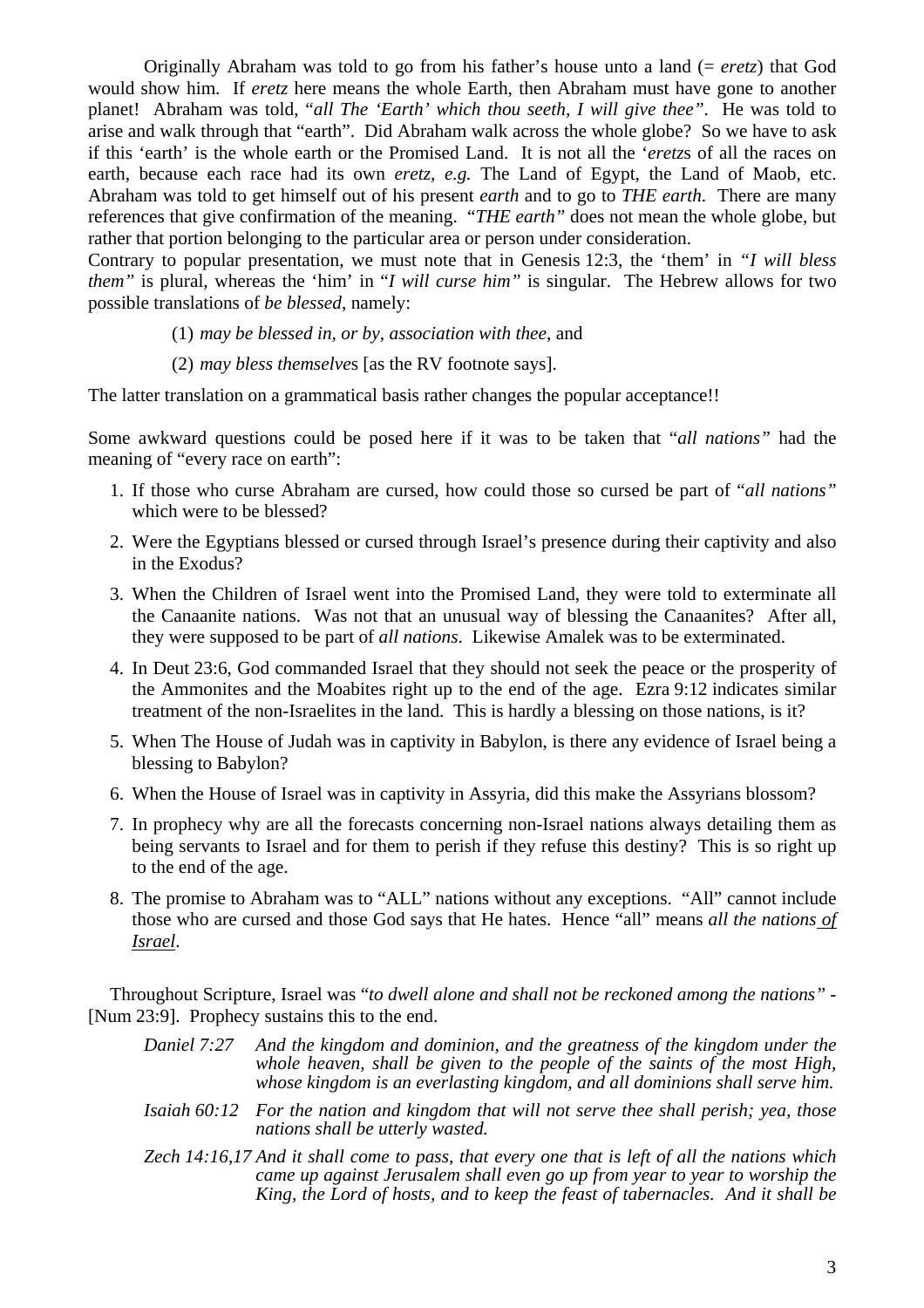*that whoso will not come up of all the families of the earth unto Jerusalem to worship the King, the Lord of hosts, even upon them shall be no rain.* 

Israel and Judah were scattered among *all nations*, but are these other nations to be blessed? Jeremiah does not agree. It is important to register how the phrase, "all nations" is used.

#### *Jer 30:11 … though I make a full end of all nations whither I have scattered thee, yet I will not make a full end of thee …*

Jeremiah repeats this in Jer 46:28, addressing this to Jacob. Here "all nations" does not include Israel. In both Hebrew and Greek, "all", "every", "whosoever" are confined to all of the context, and include nothing outside of the context.

In all these Scriptures we can see the unique place of Israel among the other nations. This continues after Jesus returns and Israel reigns with God over the other nations. Finally there will be no more death. What a blessing! The blessing is either given by this seed, or by the Act of God.

# **A FURTHER LOOK AT THE EXCLUSIVENESS OF ISRAEL**

The British-Israel concept of ultimately including all other races is not valid, but is a hangover from members' church days.

The verses listed below are all addressed to Israel and not to anyone else! In reading them, please take note of the emphasised words in each verse to see that this is so.

*Exodus 6:7 And I will take you to me for a people, and I will be unto you a God: and ye shall know that I am the Lord your God* …

We start here with the separation of Israel from other peoples. God, who is addressing Israel, is saying that He will be the God of this one people. Here it is Jehovah who is Israel's creator. Throughout the Bible we cannot find any specific verse which says the God of the Bible is other than the God of Israel.

*Exodus 19:5,6 Now therefore, if ye will obey my voice indeed, and keep my covenant, then ye shall be a peculiar treasure unto me above all people, for all the earth is mine. And ye shall be unto me a kingdom of priests, and an holy nation.*

The words "*above all people"* immediately states that there is a different relationship established between God and Israel that does not apply to other races. It was Jesus who later said that unless a person was born "*from above"* he would not be able to see the Kingdom of Heaven, confirming they must come from the same people. The very Greek prefix "*ano"* suggests "upwards" or "superior". Furthermore, the expressions "*Kingdom of Priests* and "*an holy nation"* as a direct quotation is found in 1 Peter 2:9 [*a royal priesthood*] showing the people are the same. No other race is spoken of in this same unique way. This rather eliminates the, "*for the salvation of every individual in the world who accepts Him as the Son of God and as their personal saviour"* as given as a premise in the quotations taken from British Israel sources.

This racial separation is further stressed:

#### *Lev 20:26. Ye shall be holy* [separate] *unto me, for I the Lord am holy, and have severed you from other people, that ye should be mine.*

Here we find a clarity that witnesses the racial separation of Israel from other races. The Hebrew word "*badal"* means "*to separate, distinguish, select, divide* and *to sever utterly".* The basic meaning of the words *holy* and *holiness* in both Testaments conveys the idea of being "*separate* or *set apart"*. God Himself is spoken of as "*The Holy One of Israel",* but never as being the Holy One of any other race. Thus, in both Testaments, a "*holy nation"* means a "separated" nation. The Holy Spirit (no definite article) is also the Spirit of separation upon the "*holy nation"*. In Scripture we can find reference to "*The Holy People"* [Daniel 8:24], referring to Israel. When God severed Israel from the other races, there is no indication that the separation was to be for any limited period. In fact, it is the opposite that is shown.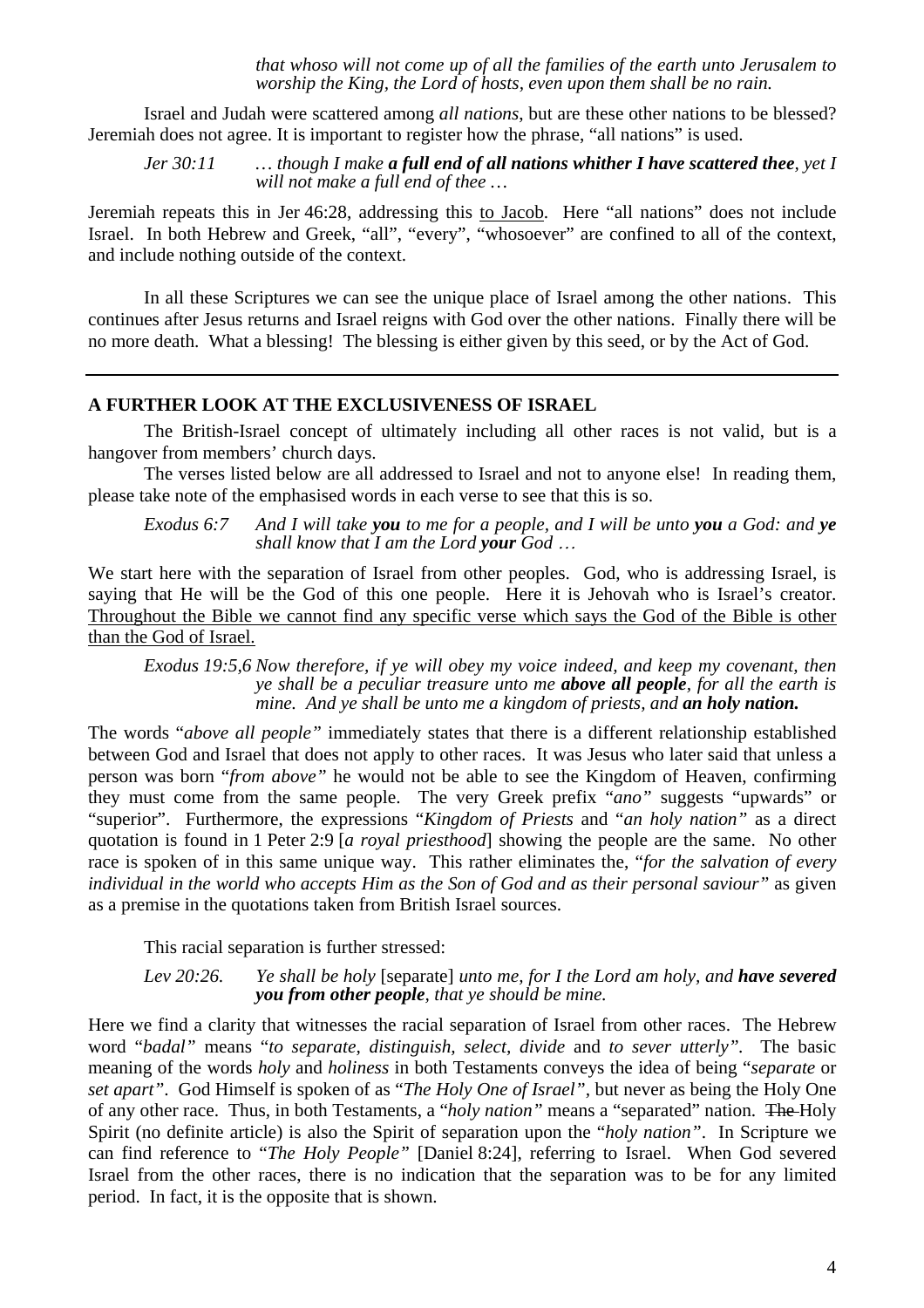#### *Deut 4:7,8. For what nation is there so great, who hath God so nigh unto them* … *what nation is there so great that hath statutes and judgements so righteous as all this law, which I set before you this day.*

This verse establishes that the Law was given to Israel alone. Moses, speaking to Israel alone, declares in verse 13 that this involves the Ten Commandments. The Old Testament was made with Israel alone, even if there were a mixed multitude present with them at that time. The issue here is law and covenant relationship.

*Deut 4:37 And because he loved thy fathers, therefore he chose their seed after them* …

The genetic relationship between *fathers* and *seed* cannot be avoided! This reference continues through the New Testament!

*Deut 7:6 For thou art an holy* [separate] *people unto the Lord thy God: the Lord thy God hath chosen thee to be a special people unto himself, above all the people that are upon face of the earth.* 

This is not a popular teaching, but it is one of the early Bible statements about the unique, racially exclusive, place of Israel among all the other races. If Israel were to disappear as a race from the Bible, prophecy would forecast this. In the New Testament, Paul asks the question, "*Hath God cast away His people? – No! – God forbid"-*[Rom 11:1]. At that point in time, Israel was separated into two Houses of whom "part" were blinded [v7], but Israel as a whole "*hath not obtained".* 

*Deut 32:9 For the Lord's portion is his people; Jacob is the lot of His inheritance.* 

There is not one Scripture anywhere that says any race other than Israel is genetically God's inheritance.

*Deut 33:29 Happy art thou, O Israel: who is like thee, O people saved by the Lord* …

People are taught or like to think that God is unbiased or unselective, but as a Sovereign God He can do whatever pleases Him. Paul says, "*and so ALL ISRAEL shall be saved" -*[Romans 11:26].

# *Numbers 23:9* … *lo, the people shall dwell alone, and shall not be reckoned among the nations.*

In the New Testament, the call is still to "*come out from among THEM and touch not the unclean".* It is God who made this sexual or physical separation for all time. Israel is not to interact with other races in any such common purpose or become unequally yoked with other races, particularly with their idols. This brings God's judgement upon transgressors.

*2 Sam 7:23 And what one nation in the earth is like thy people, even like Israel, whom God went to redeem for a people to himself and to make him a name …* 

We must note the singular emphasis here that tells us the same story about Israel being the one people Jesus came to redeem.

*Psalm 78:5 For he established a testimony in Jacob, and appointed a Law in Israel, which he commanded our fathers* …

The triad, "*Jacob, Israel* and *fathers"* is a three-fold bond that cannot be broken. Again we find here the confirmation that the Law was given to Israel. In the New Testament, we find the same expressions*, "fathers, Jacob* and *Israel"* which show the New Testament is addressed to the same people - those who had the Old Testament. That is, they are all Israelites by race.

*Psalm 147:19,20 He showeth his word unto Jacob, his statutes and his judgements unto Israel.* … *as for his judgements, they* [the other races] *have not known them.* 

This is a very clear statement that *His Word* is not given to other races! This is not a popular concept or teaching but it is confirmed in both Testaments. But if God declares that *He hath not dealt so with any nation,* we dare not question it! Israel is unique by God's sovereign choice.

*Psalm 148:14 He also exalteth the horn of his people, the praise of all his saints, even the children of Israel, a people near to him.*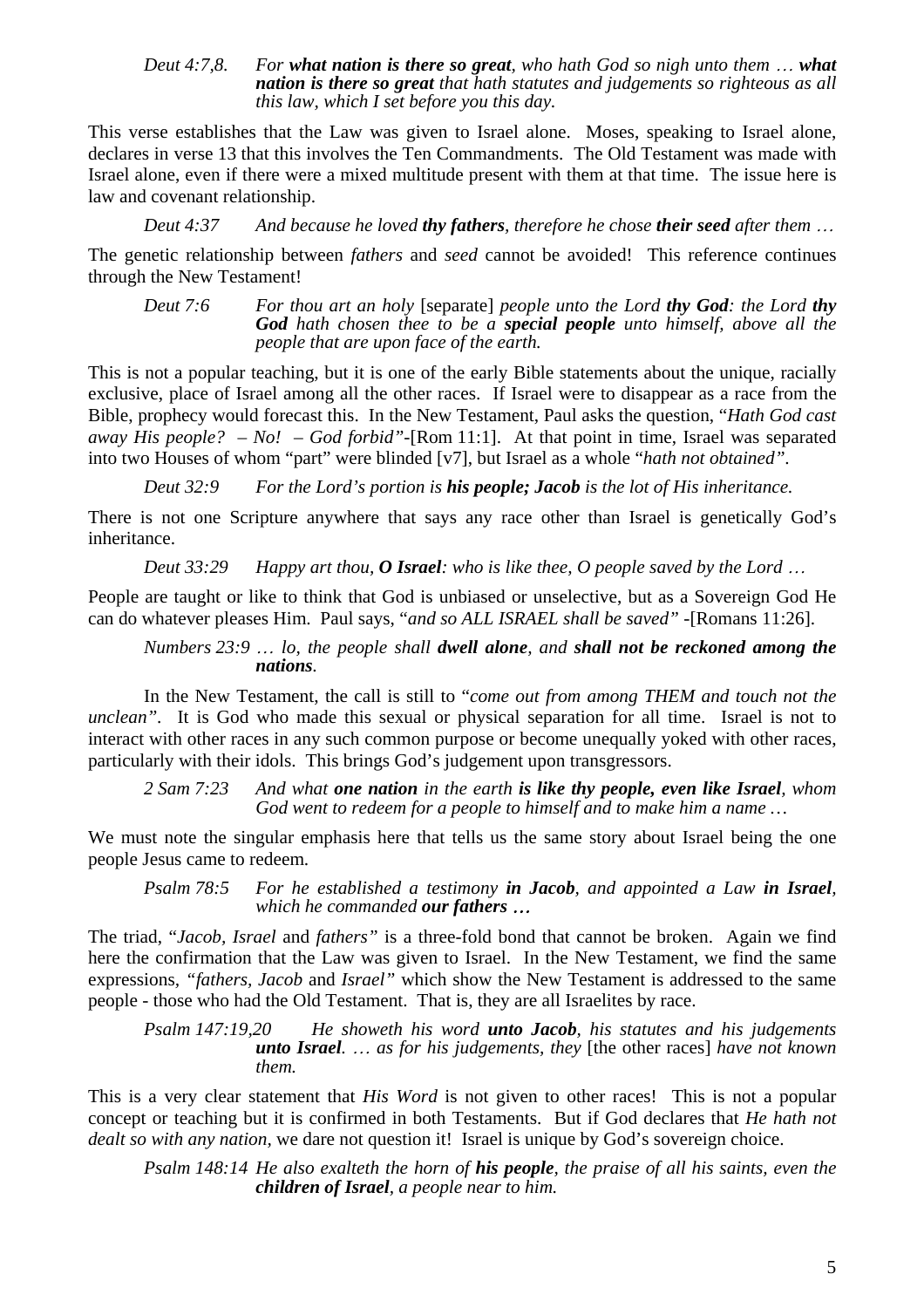This Scripture defines who and who only are saints. "*Saints"* appears in the New Testament without any new definition. It is God who made this separation for all time. Also, we do not find other races being "near" to God.

*Isaiah 41:8-9 But thou, Israel art my servant, Jacob whom I have chosen, the seed of Abraham my friend.* 

"The seed" – this word is very important, as it defines which part of Abraham's seed is continually referred to in both Testaments, as being God's people racially. Not all the nations that spring from Abraham are regarded as his seed. Only the nation 'named' or 'called' "IN Isaac" is to be so regarded. Jacob and his descendants were accepted as this seed. To show this, Jacob was named 'Israel' - that is, he was given God's name. Thus Jacob was the seed named in Isaac.

*Isaiah 43:1 But now thus saith the Lord that created thee, O Jacob, and he that formed thee, O Israel, Fear not: for I have redeemed thee, I have called thee by thy name; thou art mine.* 

This verse includes the words, "created" and "formed" that are not the same. Jacob was "created", but Israel was "formed".

| Formed                | vatsar | To fashion, form or make.                    |
|-----------------------|--------|----------------------------------------------|
| Created               | bara   | In context, this is to create.               |
| Redeemed <i>gawal</i> |        | Bought back, ransomed, recovered or avenged. |

These things are never said of any other race. If God chose every race there would be no election, choosing or buying back. All mankind would be the same! These expressions continue through the New Testament. Do they sound familiar? There is a difference between the expressions *the sons of Jacob* and the *children of Israel* through Scripture, one being 'created' with the other being 'formed'. Those 'formed' by fully believing God come from among those who are the natural descendants. We find a similar difference between Genesis 1 and Genesis 2.

*Isaiah 45:4 For Jacob my servant's sake, and Israel mine elect, I have even called thee by thy name: I have surnamed thee* …

Note: the elect is an important term also which defines God's selection of a people [singular] which is genetic [national Israel]. Elect or *bachiyr* means "chosen one" [singular]. Jesus and the New Testament writers use the term in a way that does not change.

*Isaiah 46:3 Hearken unto me, O House of Jacob, and all the remnant of the house of Israel, which are borne by me from the belly, which are carried from the womb.* 

Note: This defines the racial origin of Israel as being from the womb of Sarah [see also Isaiah 51:1,2*, the hole of the pit*]. This is expanded later in this book.

*Isaiah 49:3* … *thou art my servant, O Israel, in whom I will be glorified.* 

This shows Israel is God's servant people. This again is a continuing expression that is used of those fulfilling God's purposes. "Servant" is sometimes applied to other races that God is using to discipline Israel so that Israel might glorify God. God does not say that He will be glorified in any other race but Israel. In the New Testament we will see that "*and they glorified the God of Israel"* [Matthew 15:31]. They did not glorify the "God of all races that believed in Jesus" as the British-Israel quotes suggest.

*Isaiah 53:8* … *for the transgression of my people was he stricken*.

*"My people"* here are either God's people or Isaiah's people (who are the same people). It is popular to extend this limitation so that other races can be included. This is not valid; they are Israel only. This much-loved chapter with its "*all we like sheep have gone astray"* speaks of Jesus being wounded for *our* transgressions with mention of "*we"* and "*our"*. "*My people went down aforetime into Egypt to sojourn there"* in Isaiah 52:4 gives expression and positive identity of the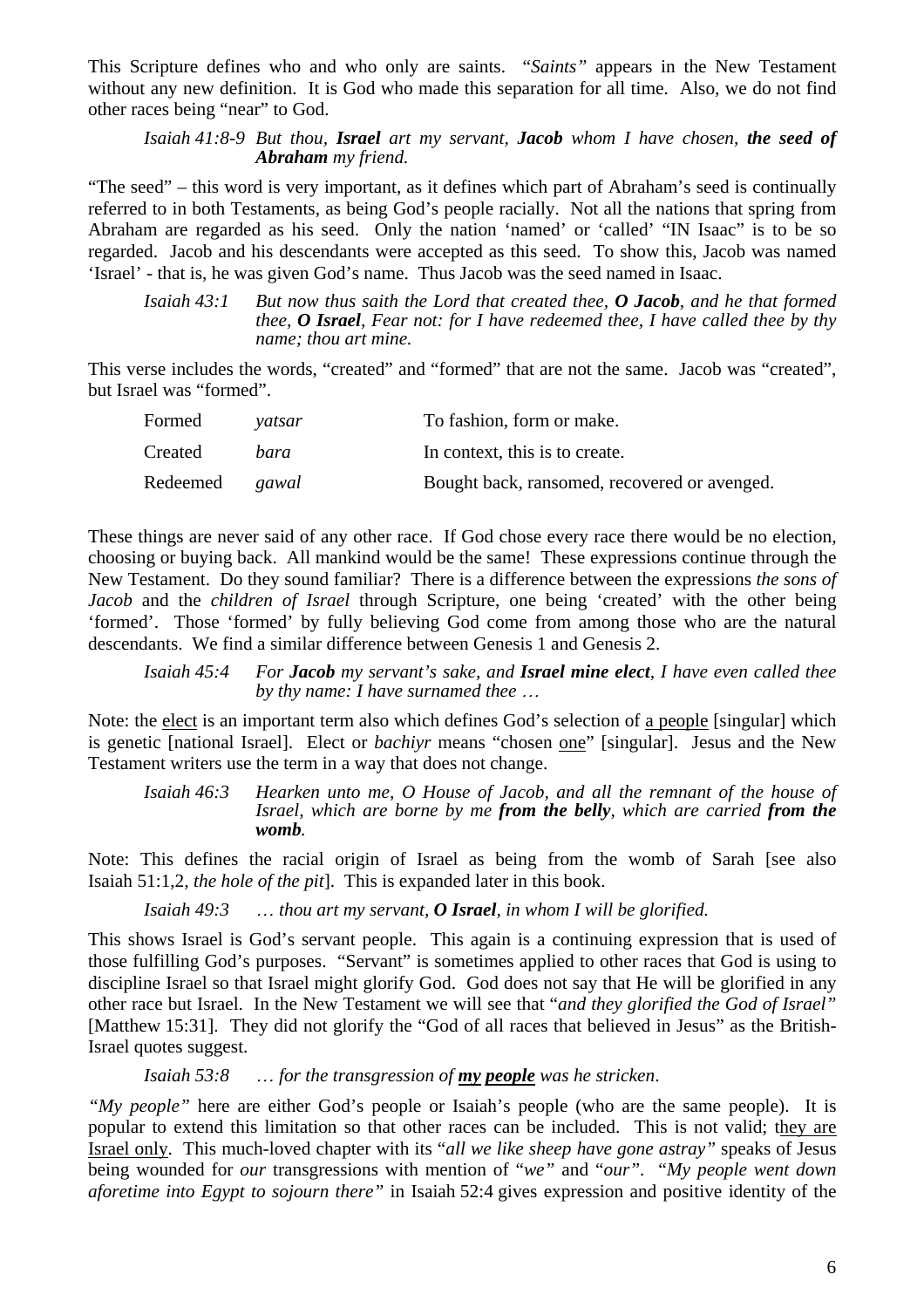people being addressed and this follows through to the following chapter. The "sheep" who had gone astray are the ones whom the Good Shepherd came to seek and to save.

*Isaiah 59:20,21 And the Redeemer shall come to Zion, and unto them that turn from transgression in Jacob saith the Lord. As for me, this is my covenant with them, saith the Lord; My spirit that is upon thee, and my words which I have*  put in thy mouth, shall not depart out of thy mouth, nor out of the mouth of *thy seed, nor out of the mouth of thy seed's seed, saith the Lord, from henceforth and for ever.* 

It is impossible to spiritualise seed or "seed's seed"; they are genetic terms which are on-going.

There does not appear to be a single reference to any other nation than Israel to whom the Redeemer would come. He is always *The Redeemer of Israel* and it is, as stated, to be forever. Jesus came to "*visit and redeem His People" -*[Luke 1:68]. Jesus is the Kinsman-Redeemer of Israel. There is never any suggestion of any others than Israel being redeemed. From which broken Law-covenant would the other races need redeeming? Recall again how only Israel was given the statutes and judgements and only Israel needed redemption from that Law which they had broken.

We see that the covenant is for all generations to *seed's seed* of Jacob, and it is to those who turn from transgression in JACOB whom the Redeemer saves. Here again we have the Spirit that is of the anointed race. Israel has, "*My Spirit which IS upon thee"*. This is not commonly taught today. We will see that this is the same presentation as that in the New Testament, believe it or not. This Scripture is not acceptable to tradition. Guess why? It is because racial Israel stays exclusive as being "*Jacob's seed".* Of the end of this age we read:

*Jer* 50:4 In those days, and in that time, saith the Lord, the Children of **Israel** shall *come, they and the children of Judah together, going and weeping: they shall go, and seek the Lord their God.* 

A much talked about subject is the regathering of Israel which is supposed to be presently taking place in Palestine, but "*and at that time"* is not the present activity in the Israeli state. What is being established is just who is to be regathered. Is it a multi-racial church or is it only the House of Israel and the House of Judah [that is, the Twelve Tribes of Israel]? The latter is the consistent and frequent Biblical presentation, as it is in the verse above [see also Ezekiel 37:15-28 in particular]. The picture painted is always of a still very exclusive Israel. The House of Israel and the House of Judah are exclusive from the heathen races all around. This shows that at the end of the New Testament age they are still exclusive. So they must be exclusive through the New Testament age, even until the regathering. Note that there is no pattern of prophecy that presents any non-Israel content in the regathering, so something must be wrong with the traditional teachings.

*Jer 51:19 The portion of Jacob is not like them* [that is, Babylon]; *for he is the former of all things: and Israel is the rod of His inheritance: the Lord of Hosts is his name.* 

This completely excludes "Babylon" from God's inheritance. The timing of this event is at the end of the New Testament age. Again, national Israel must go through the age. Israel is to be the rod over the other races to rule with God. If Israel means "*Ruling with God",* we need to ask how all races could be Israelites, if all races are the same!

*Ezek 37:26-28 Moreover I will make a covenant of peace with them it shall be an everlasting covenant with them … and the heathen shall know that I the Lord do sanctify Israel, when my sanctuary shall be in the midst of them for evermore.* 

This shows that God's covenant is with Israel alone, and that the other races will be aware of this when God comes to dwell with His People Israel. The timing, again, is the end of the age at Jesus' return and when God's sanctuary is in the midst of Israel and nowhere else.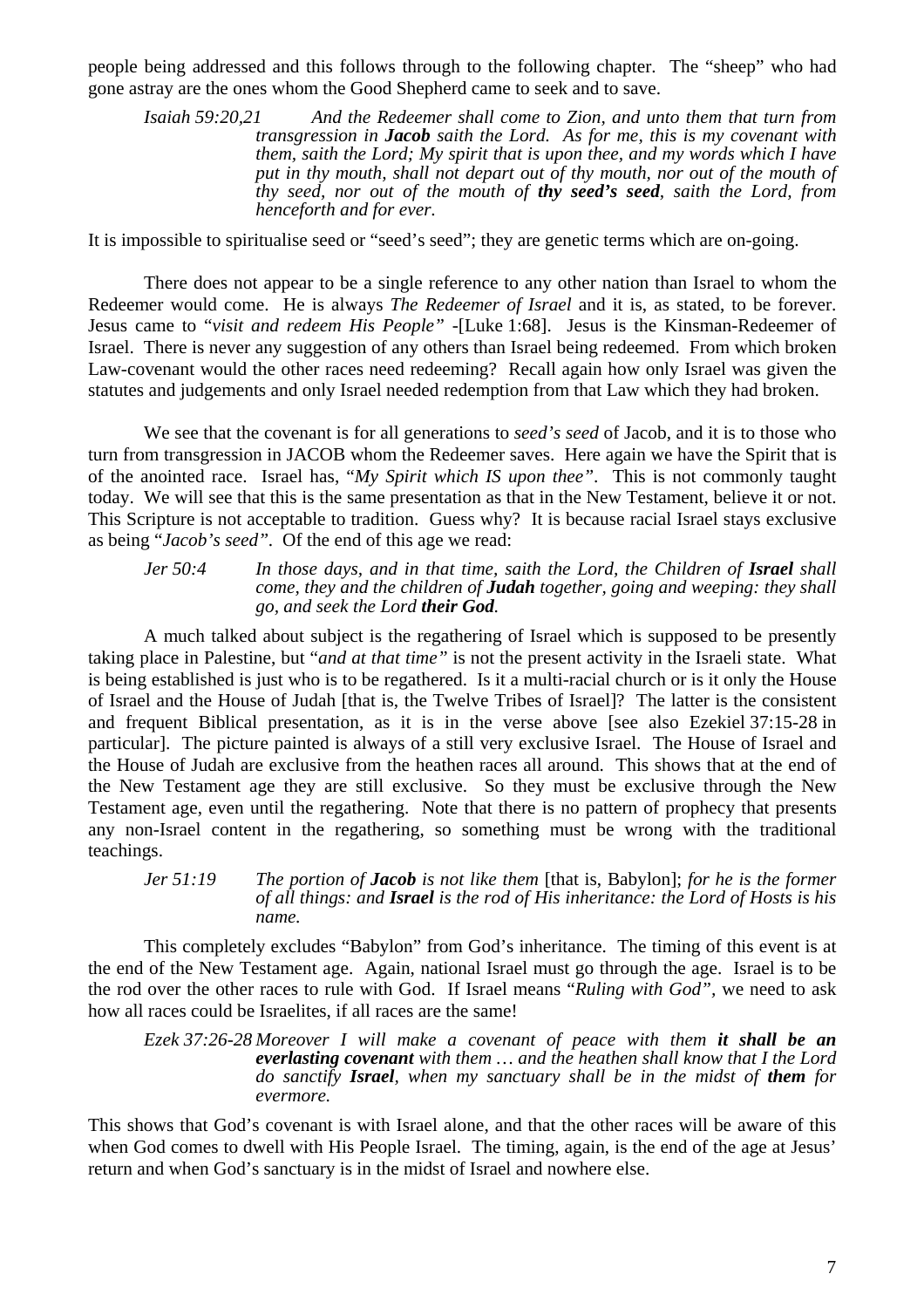## *Daniel 12:1 And at that time shall Michael stand up … which standeth for the children of thy* [Daniel's] *people:* …

At the end of the age it is still only "*thy people"* who are delivered. Israel is still in existence as *a people* at the time of the end and through the New Testament age. Michael does not *stand up* for other races.

*Hosea 1:11 Then shall the children of Judah and the children of Israel be gathered together,* …

This and other quotations from the Minor Prophets are included to show the "unity of the Scriptures" that always presents the exclusive nature of Israel. Hose again defines who is regathered, and also the timing. We will see that the *children of Judah* and the *children of Israel* are not united until this time. There is no suggestion of there being any other race, or of a multiracial "Church" comprising of "Jews and Gentiles", as being part of the regathering of the remnant of Israel in these minor prophets. It is always the two Houses who are regathered and come together.

*Hosea 14:1-5 O Israel, return unto the Lord thy God … I will be as the dew unto Israel:* …

This is at the time of the regathering when Israel as a nation returns to *The Lord Thy God*. [v*9, Who is wise … he shall understand these things*]. No other race is being asked to return to Israel's God.

*Joel 2:27* And ye shall know that I am in the midst of Israel ... *Joel 3:2 I will also gather all nations, and will bring them down into the valley of Jehoshapet, and will plead with them there for my people and for my heritage Israel, whom they have scattered among the nations, and parted my land.* 

Again, there is no change prophetically about which nation God is in the midst of or which nation He will be in the midst of at this future time.

*Amos 3:2 You only have I known of all the families of the earth:* …

The word used for "*known"* cannot be treated fully here, but it does not mean *to acknowledge*. It is used more as "*to recognise as a fact*, *revelation knowledge"* or "*to discern"* in an intimate and chosen way. Here there is the complete isolation of Israel from the other races.

Note: This is important when we come to the New Testament where it refers to those who were *foreknown* of God. This identifies the people as being the same nation in both Testaments; those who were *foreknown* in the New Testament are those who were *known* in the Old Testament.

*Micah 2:12 I will surely assemble, O Jacob, all of thee; I will surely gather the remnant of Israel:* …

Are there still any lingering doubts that no other races are ever mentioned at this time of regathering?

*Habakkuk 3:13 Thou wentest forth for the salvation of thy People, ... Zephaniah 3:13 The remnant of Israel shall not do iniquity,* …

There are a host of other Old Testament Scriptures that could have been quoted.

# **GOD PLACES HIS NAME ON THE ONE PEOPLE**

Numerous references refer to "My name" as being placed upon the Children of Israel. For example:

*Deut 28:10 And all the people of the earth shall see that thou art called by the name of the Lord; and they shall be afraid of thee.*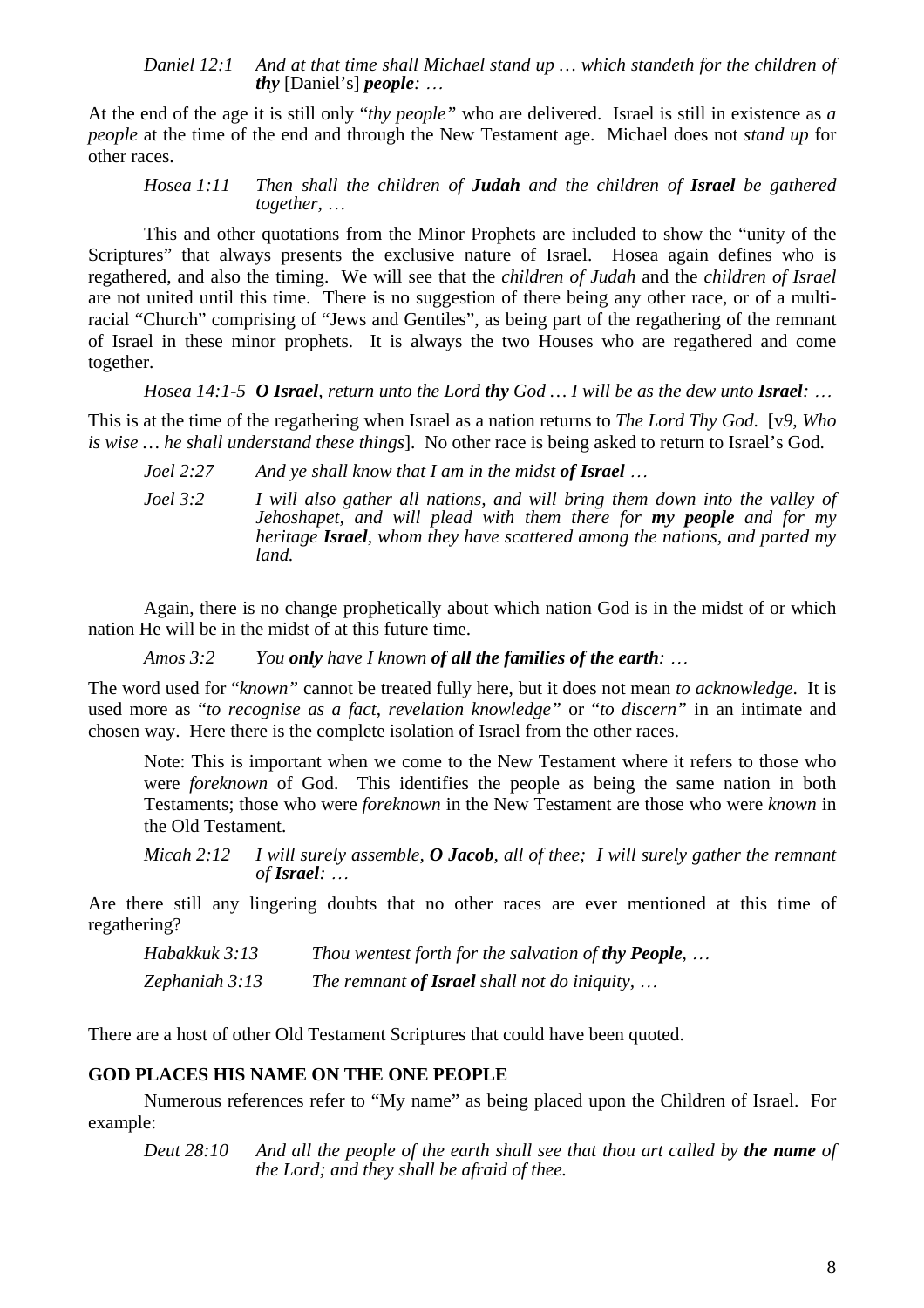#### *Numbers 6:27 And they shall put my name upon the children of Israel; and I will bless them.*

*Deut 26:19 And to make thee* [that is, Israel] *high above all nations which he hath made, in praise, and in name, and in honour; and that thou mayest be an holy* [separate] *people unto the Lord thy God, as he hath spoken.* 

The name of Jehovah [AV The Lord] is exclusive upon Israel as a race. "*All the people of the earth"* then does not include the Children of Israel, in this case. The name placed upon the Children of Israel who obey God is that of Jehovah Himself. God Himself decides just where He will place His Name, whether it be on a people or a place [Deut 26:2: "*which the Lord THY God shall choose to place His Name there"*].

This separation of Israel from all the other races is always distinct, but their blessing is conditional upon their obedience. We can now look at the New Testament in the light of what we have seen in the Old Testament.

The New Testament Scriptures show no disharmony or change of position from that which is written in the Law, the Psalms and the Prophets. In view of what has been written and shown from the Old Testament, this might be seen for the first time with new eyes. It will come as a shock for some people to realise that exclusiveness of Israel continues throughout the New Testament, because this cuts across the traditional doctrine that Israel is now "The Church" and that this Church is multi-racial. Redemption from the broken Law-covenant can never be multi-racial or universal, since only Israel was given the Law as a covenant. That is why this foundation has to be shown in detail in the last chapter.

In the quotations made from the New Testament you will note many references to "*the fathers"* referring to Abraham, Isaac and Jacob. The people addressed in the Acts and the epistles are the children [descendants] of these fathers, the fathers of Israel. It is not just to Abraham in isolation in the way most use this to try to say Abraham's seed is a spiritual seed.

The harmony mentioned concerning the law being given to Israel is amply confirmed in the New Testament.

*Rom 9:4 Who are Israelites, to whom pertaineth the adoption, and the glory, and the covenants, and the giving of the law, and the service of God, and the promises;* 

So, the promises, covenants and the adoption do not apply to any but Israelites!

# **EACH BOOK IN THE NEW TESTAMENT**

The New Testament Scriptures below are in direct contrast to the way, "*Go into all the world*" is interpreted as a doctrine. This may also be a shock and so we will look through some of these. We will quote from Gospel selections to save repetition and then comment from each book of the New Testament in order. Please note carefully the emphasised words, because this will help understanding.

# *Luke 1:16 And many of the children of Israel shall he turn to the Lord their God.*

There is no suggestion that any other than the Children of Israel will be turned to God. The "many", rather than "all", is found a number of times within the New Testament.

*Luke 1:32,33 He shall be great, and shall be called the Son of the Highest, and the Lord God shall give unto him the throne of his father David; and he shall reign over the house of Jacob for ever,* …

Jesus is always spoken of as being the ruler of Israel nationally, the "House of Jacob" including all the tribes. The House of Jacob is still the very same entity in the New Testament as it was in the Old Testament. This Throne [indicating Kingdom] is to be restored TO JACOB. God's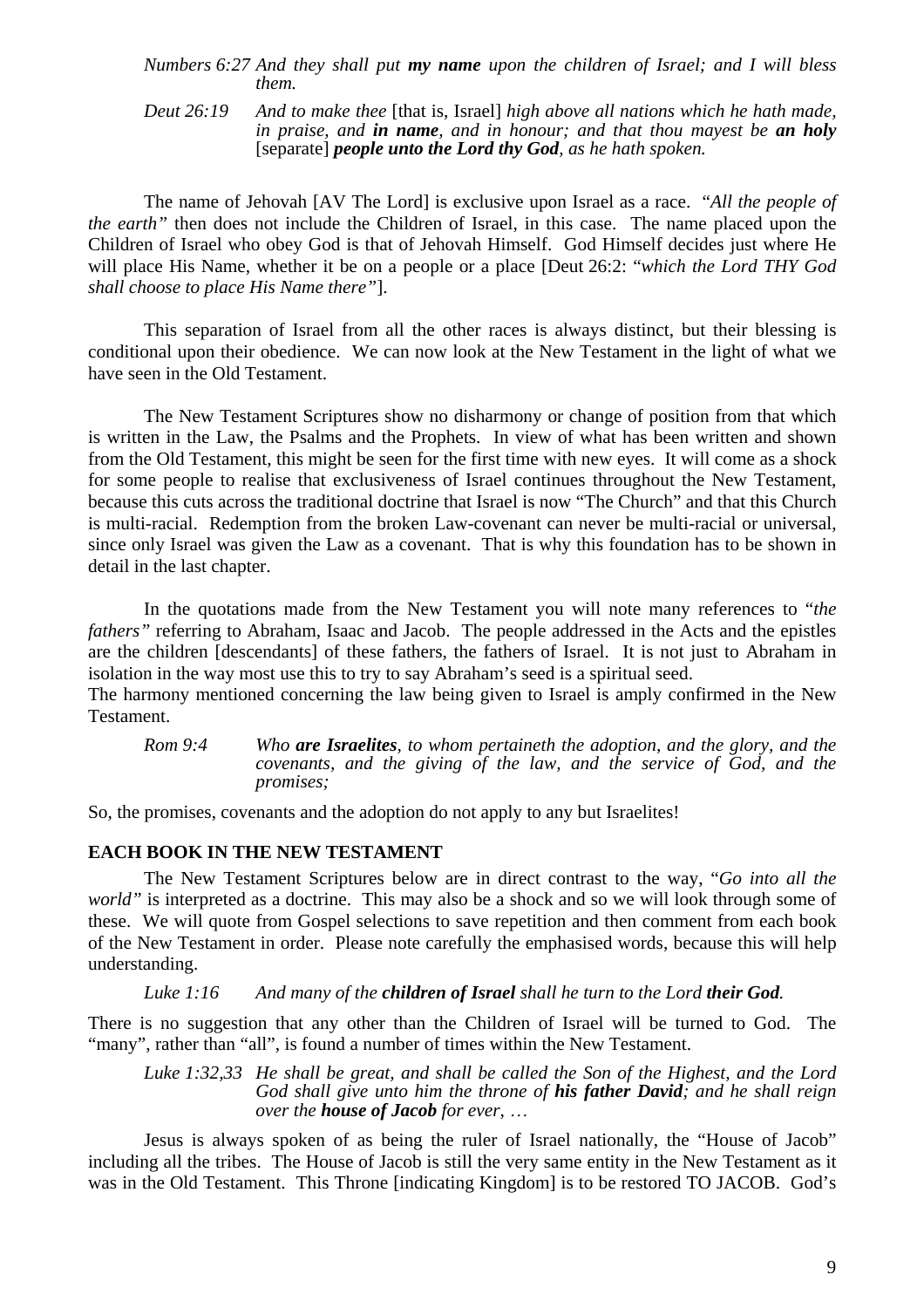promises will be fulfilled in those to whom they were made. Everything that offends will be gathered OUT of the Kingdom, Jesus tells us.

*Luke 1:54,55 He hath holpen his servant Israel, in remembrance of his mercy; as he spake to our fathers, to Abraham, and to his seed forever.* 

Mercy is always spoken of as being to Israel only. This promise of mercy was to The Fathers and to their seed of Israel only. Israel is the servant race as this verse says. "The Fathers" were not the fathers of all races. Scripture does not present God as being the father of all peoples. Is there record of any other seed to whom God *spake* other than to the seed of Abraham? Some want to take the traditional position that the *seed* is now spiritual and not racial. Accordingly this can be looked into further in my paper entitled "*Seeds, Natural and Spiritual"*. But there is no suggestion of a "spiritual seed" in all of these Scriptures. They are too precise and specific! When we see that they are fulfilment of the Old Testament prophecy we have harmony.

*Luke 1:68 Blessed be the Lord God of Israel, for he hath visited and redeemed his people.* 

There is never any mention of redemption for any outside of Israel. Here they are described as *His People*. Jesus is always spoken of as being *The Redeemer of Israel*. Israel in the Old Testament is a precise racial term. None of all these Scriptures provide evidence of any change in that fact in the New Testament.

*Luke 1:73,74 The oath which he sware to our father Abraham, that he would grant unto us, that we being delivered out of the hand of our enemies might serve him without fear,* 

As in all Scripture, the pronouns cannot be generalised. *W*e and *us* contrast with *enemies* as two defined groups. Here the pronouns define a racial origin. There is much more about this through the New Testament as we will see.

*Luke 1:77 To give the knowledge of salvation unto his People …* 

Again, is any other race included in the giving of the knowledge of salvation? Is it possible for any race but Israel to know salvation from the sin of breaking the Law since the Law was given specifically to Israel alone? This confirms the Old Testament prophetic Scriptures. This is a very specific statement of God's purpose. Dare we meddle with God's stated purpose?

*Luke 2:34* … *this child is set for the fall and rising again of many in Israel;* …

There is no mention of races other than Israel.

*Matt 1:21* … *and thou shalt call his name Jesus, for he shall save his people from their sins.* 

This again is confirmation of the Scriptures already quoted and is just as specific as to who would be saved. One of the major problems traditionalists have is to find any continuing pattern of prophecy in the Old Testament that would back up their position that *His People* now includes all races. As pointed out earlier, the people Jesus saves from their sins here are already His people before they are saved.

*Matt 2:6* ... *for out of thee shall come a Governor, that shall rule* **my people Israel***.* 

This defines the people of whom Jesus is the Lord and the race of which He is King. This is a straight statement of the fulfilment of prophecy made many times.

*Matt 15:24 I am not sent but unto the lost sheep of the <i>house of Israel.* 

It is impossible for the followers of the present traditional teachings to cope with this Scripture so it is ignored. There is a translation difficulty in this verse also, the word *but* meaning *if not* and therefore it includes the House of Judah as well. Jesus was then in the coasts of Tyre and Sidon but, as He says, He had *other sheep* which were not of the fold within Palestine. He dispatched His disciples to the House of Israel, the bulk of whom were scattered outside of Judea, mainly about Northern Greece and parts of the old Grecian empire. Note that Jesus even confirms the separation between Galilee and Jewry [John 7:1 and John 11:54].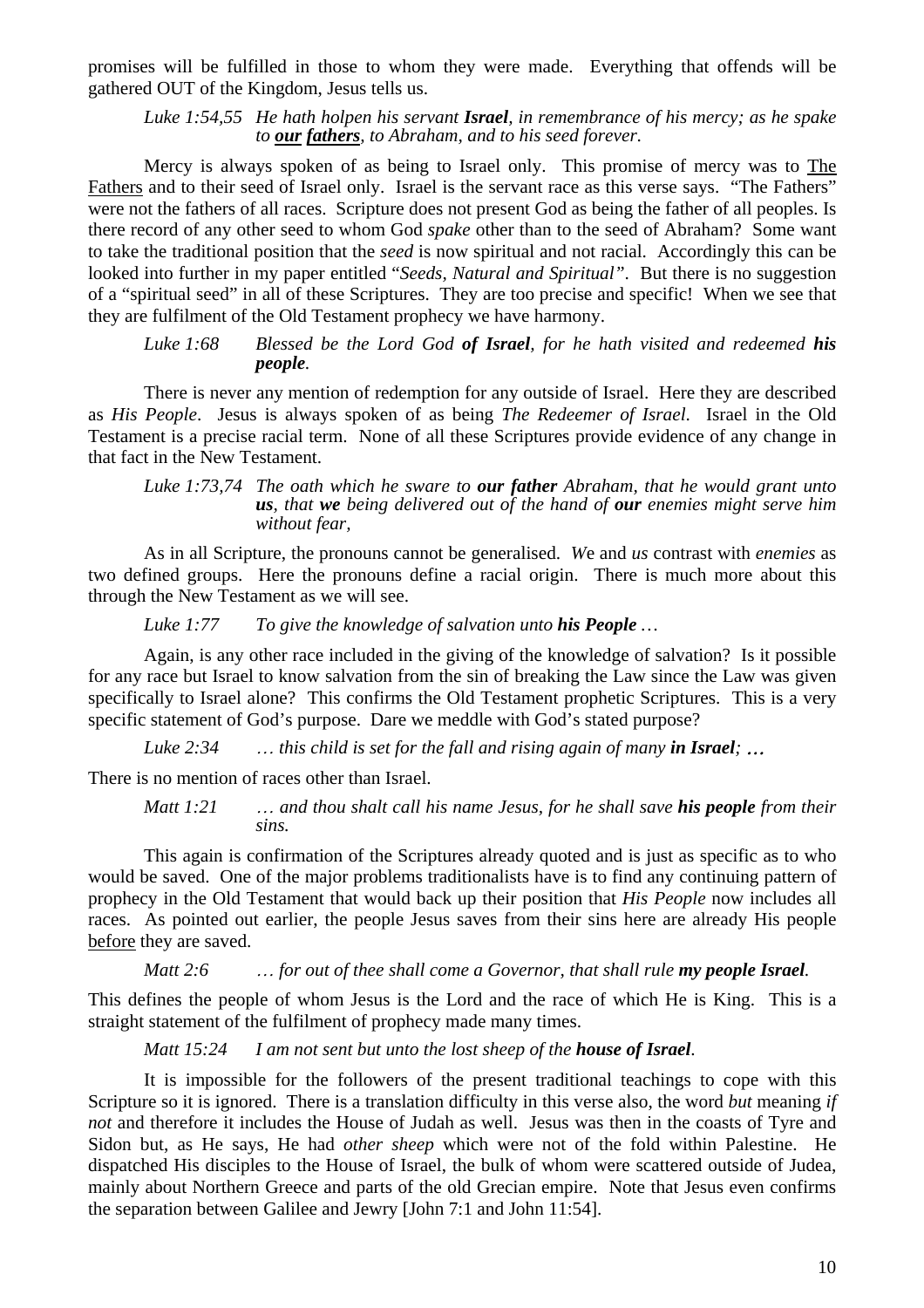Why should we not do the same instead of calling both parties "The Jews"? This is an error of tradition. The House of Israel were not so "lost" that the disciples could not find them, were they?

## *Matt 15:31* … *and they glorified the God of Israel.*

This is a clear statement of whom He is the God.

*Matt 19:28* … *in the regeneration, … ye also shall sit upon twelve thrones, judging the twelve tribes of Israel.* 

Dare we say "The Church" has taken the place of the Twelve Tribes of Israel at the *Time of the Regeneration*, which is yet to come? The "Church" is not what we have been led to believe, as we will see.

*Mark 12:29 The first of all the commandments is, Hear, O Israel; The Lord our God is one Lord;* 

Is anyone other than Israel requested to "hear"? Only Israel can "hear". Remember how Jesus said in John 8:43 to the Edomite leaders of Jewry, *Ye cannot hear my words*? There is still the synagogue of Satan who call themselves "Jews" or Judeans [Rev 2:9 and Rev 3:9] who cannot "hear". These could not be of the House of Judah, as they claimed to be. Could this part of Jewry possibly be part of the Church of God or of the *Israel of God*? It is common to hear that *the Israel of God is the multi-racial church*, and then to use this statement as the basis of argument! It is easy to say anything without backing it up and especially without the full Biblical basis of argument.

*John 1:11,12 He came unto his own, and his own received him not. But as many as received him, to them gave he power to become the sons of God,* …

Jesus came to his own territory, wherein was the temple, but all of His own people there did not receive Him as having any authority over what was His. Those of His own who believed, received, accepted and recognised Him were given the authority to once again become placed [that is, re-instated; AV: *adopted*] as the sons of God.

*John 1:31 … but that he should be manifest to Israel* …

Can we find reference to Jesus being manifest to others than Israelites? That is *all men* of Israel.

*Acts 1:6 Lord, wilt thou at this time restore again the kingdom to Israel?* 

The restoration of the Kingdom to Israel is a subject which the traditional teachings refuse to emphasise, despite Jesus' instruction that this must be our priority prayer and the time to look forward to when His Will will be done IN EARTH, as it is in Heaven. This instruction is a statement of the Will of God. Instead of preaching the Kingdom, and the remnant out of Israel who will *find it*, traditional teaching preaches that the "Church" will be raptured away from Earth! But, the saints [separated ones] are to reign on earth when the Kingdom is restored to Israel.

*Acts 2:17* … *your sons and your daughters shall prophesy …* 

The specific *your* refers to the children of those being spoken to and again there is, as usual, no mention of any who did not have *the Fathers* as their pro-genitors being able to prophesy! The people being addressed are described in verse 22 as being *men of Israel*. And Joel's prophecy which is the basis of this verse was only to Israel!

*Acts 2:22 Ye men of Israel, hear these words,* …

*Acts 3:12,13 Ye men of Israel, why marvel ye at this?* … *the God of Abraham, and of Isaac, and of Jacob, the God of our fathers* …

Can we pretend these *men of Israel* were from other racial stock?

*Acts 2:36 Therefore let all the house of Israel know …* 

This is specifically limited to Israelites.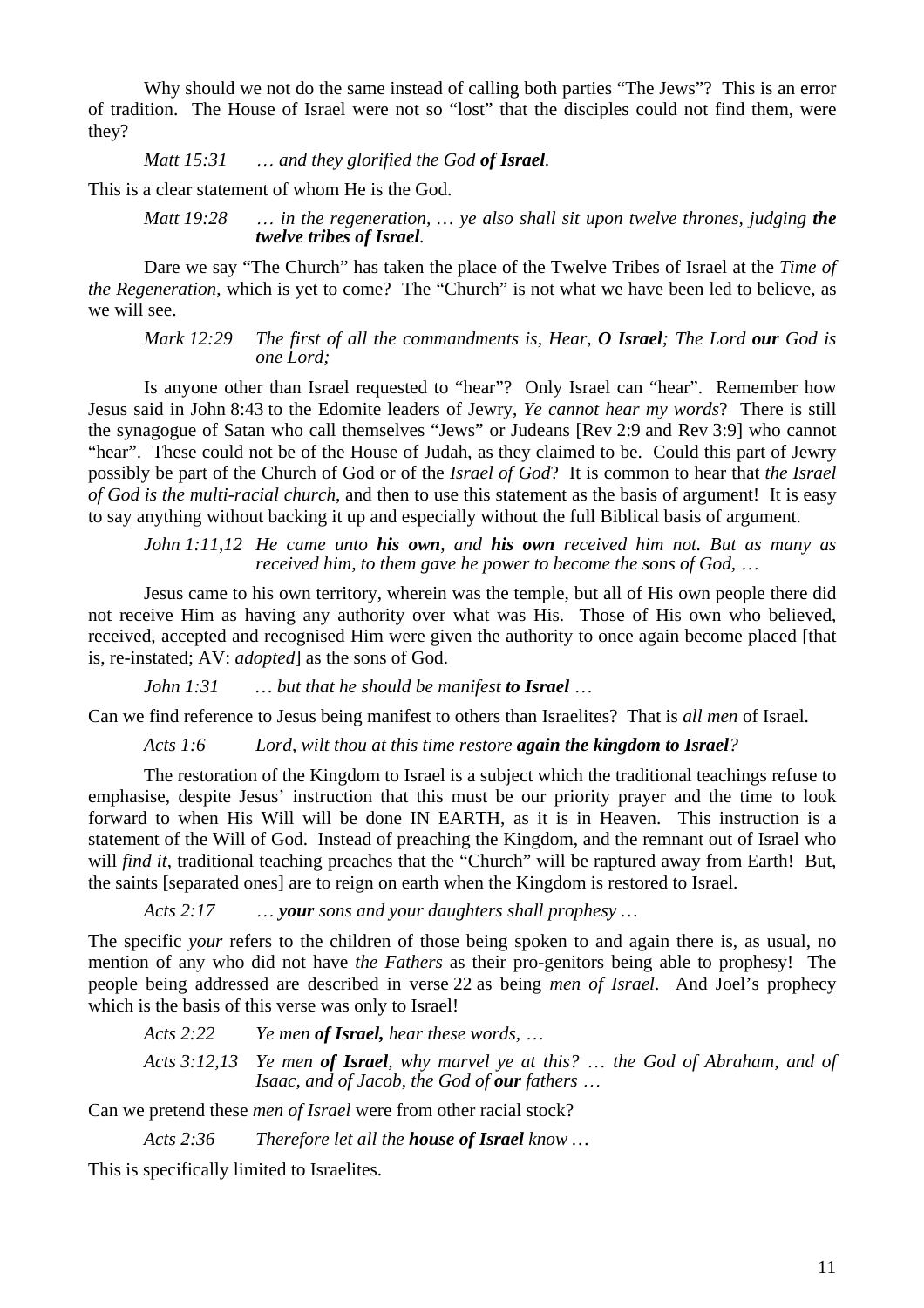*Acts 2:39 For the promise is unto you, and to your children, and to all that are afar off, even as many as the Lord our God shall call.* 

Please note that this verse is post-Pentecost and again isolates to whom the promise is made. The many of Israel are called, but few of Israel are chosen. Those of Israel who were *afar off* and not dwelling in Judea were not excluded. It is still *our God*, the God of *Ye men of Israel* [v22] who were being addressed.

*Acts 3:25 Ye are the children of the prophets and of the covenant which God made with our fathers,* …

Since every one of the prophets were Israelites by race, their children must be of the same race. [Note: Nationality must not be confused with race. This is a mistake often made by traditional teachers who try to prove non-Israel stock by nationality or place of domicile].

*Acts 5:31 Him hath God exalted with his right hand to be a Prince and a Saviour, for to give repentance to Israel, and the forgiveness of sins.* 

Yet again, we have definition of race that is post-Passion, and post-Pentecost. It is a definition which carries on through the New Testament.

*Acts 7:37* … *A prophet shall the Lord your God raise up unto you of your brethren, like unto me, him shall ye hear.* 

The question that has to be asked here is, "Were Moses and Paul both wrong?" This is what the traditional teachers are saying when they say Jesus was not raised up "UNTO YOU", but *unto all races*. Their teaching is a blatant denial of Scripture and of what Moses and Paul have said. The *of your brethren* fixes very firmly to whom Jesus came as being to Israel only.

*Acts 10:36 The word which God sent unto the children of Israel, preaching peace by Jesus Christ …* 

This confirms the Old Testament teaching that God gave His Word only to Israel, as a race. The peace was proclaimed to those who were near [Judeans] and to those who were afar off [the dispersion – called *Grecians* in Acts]. This is still no different from Psalm 147:19,20, *he showed His word unto Jacob*, or unto all Israel.

*Acts 13:22,23* … *I have found David the son of Jesse, a man after mine own heart* … *of this man's seed hath God, according to his promise, raised up unto Israel a Saviour, Jesus.* 

Is there any record of the promise of a Saviour being raised up to people other than Israel? All the references refer to the promise that is made to Israel only. This again shows this is fulfilment of Old Testament prophecy *unto Israel*.

*Acts 13:32,33 And we declare unto you glad tidings, how that the promise which was made unto the fathers, God hath fulfilled the same unto us their children* …

Note to whom Paul was speaking and that he was speaking at Antioch. This Apostle to the Gentiles was still speaking to Israelites, to those among the *stock of Abraham* who feared God [v26]. For a long time it has been a traditional belief that the word "Gentiles" refers specifically to non-Israelites, but it cannot be avoided that the stock of Abraham is specifically mentioned in verse 26 of this passage! The word for "stock" is *genos* [race and offspring]. The children are shown in relationship to "The Fathers". The "*us their children*" is too explicit to bend to fit the mould of tradition. There is still no change in the New Testament as to the exclusiveness of Israel.

*Acts 26:6 And now I stand and am judged for the hope of the promise made of God unto our fathers.* 

This is a typical example of a Scripture that is commonly generalised to say that the promise made to "*our fathers"* is now made to everyone of every race. The promise spoken of here is made to Israel alone.

*Acts 26:7 Unto which promise our twelve tribes, instantly serving God day and night hope to come* …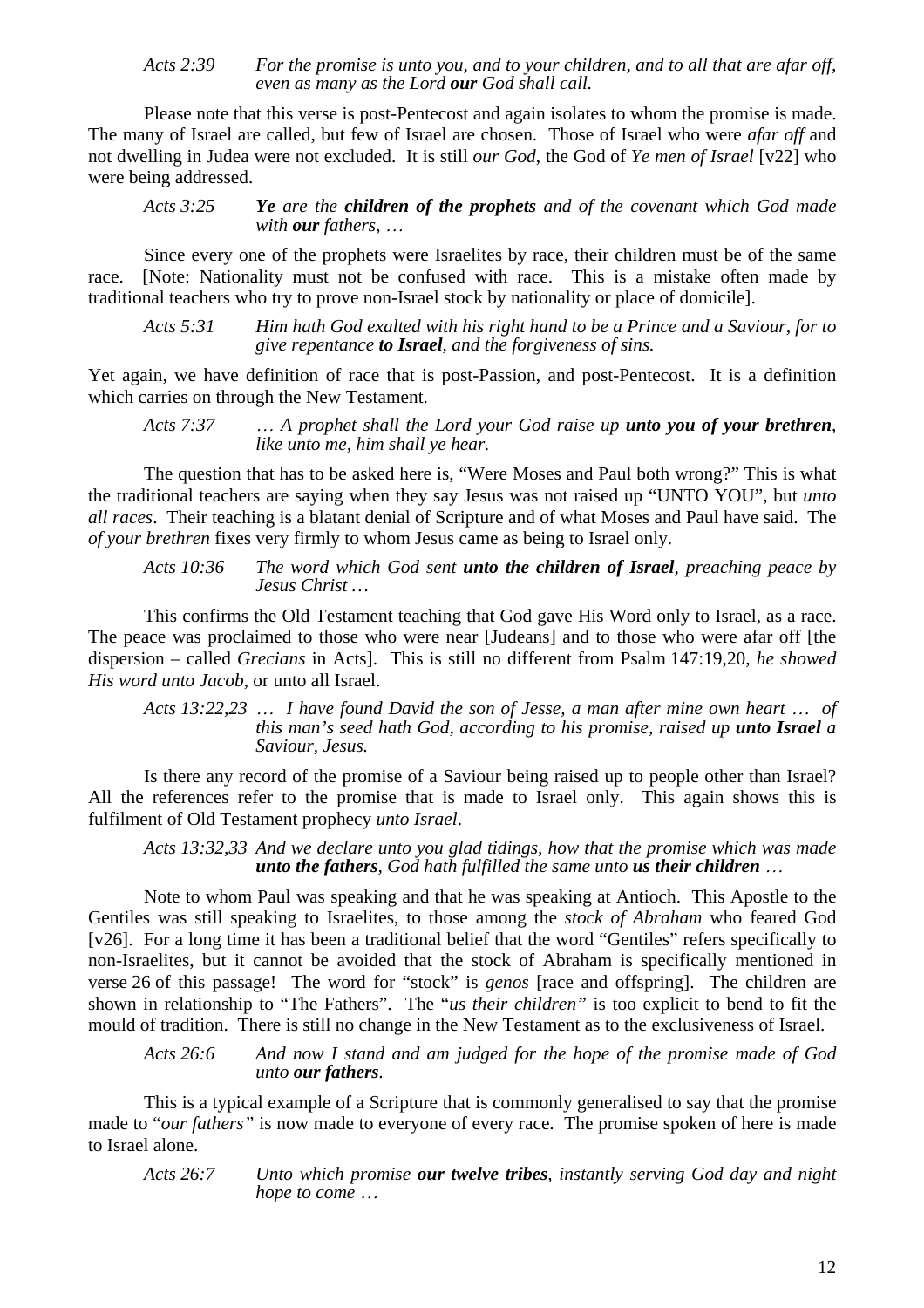Some might not like having this Scripture pointed out, along with others in the New Testament that present the fact that the Twelve Tribes still feature in the New Testament, after Pentecost. The time of this quotation is about AD 59. All these Scriptures quoted from Acts onwards are post-Pentecost, after Jesus had fulfilled the Law of Sacrifices. In traditional teachings the people being addressed are supposed to be a multi-racial church as presented in the popular teachings. Again this promise of the resurrection is still made to Israel. Remember that Jesus had already been resurrected so this particular promise of resurrection could not refer to Jesus. This promise of the resurrection is here shown as being made unto the *Twelve Tribes*. Can we find, in specific direct statements anywhere at all in the Bible, where this promise is shown to be made to non-Israelites?

*Acts 28:20 For this cause therefore I have called for you, to see you, and to speak with you: because that for the hope* **of Israel** *I am bound with this chain.* 

This verse, together with the previous one, speaks about "hope". The subjects of this hope are stated to be Israel or *the Twelve Tribes*. Hope is sometimes connected with election [for example, 1 Thess 1:4] and this is connected with Israel in other passages, particularly in the Book of Hebrews where Law and Hope are contrasted [for example, Heb 7:19, *For the law made nothing perfect, but the bringing in of a better hope did*].

*Rom 1:7 To all that be in Rome, beloved of God, called to be saints,* … *Rom 1:13* … *brethren … and … even as among other Gentiles.* 

The people Paul is addressing in Rome are defined as those who are, "*beloved of God* and *called to be saints"*. The emphasised words can so easily be explained as Israelites are sometimes called G*entiles*. These pin point the racial identity of those Paul was addressing. Called is *kletos* or appointed. These words cannot be found identifying non-Israel races.

*Rom 3:19 Now we know that what things soever the Law saith, it saith to them who are under the Law:* …

The Law is not saying anything to anyone else but to Israel. It is not said to others who were not under the Law. This whole epistle is written to Israelites in Rome at that time.

*Rom 4:24 But for us also to whom it shall be imputed, …* 

In context, *for us* does not refer to non-Israelites, but to Israelites who believe, as Abraham did, that the Law of Faith in the Atoning Sacrifice superseded the Law of Sacrifices contained in Ordinances.

*Rom 7:1 Know ye not, brethren, … how that the law hath dominion over a man as long as he liveth?* 

The symbolism here is that of marriage under Israel's law. When we consider this in the light of the Law having been given to Israel only, we can see that Israelites are those being addressed. Paul confirms this by calling them "my brethren," [*adelphos*] or "kinsmen of the womb".

*Rom* 9:7 Neither, because they are the seed of Abraham, are they all children: but *in Isaac shall thy seed be called.* 

The seed, [*zera* in Hebrew or *sperma* in Greek], refers to semen product, that is, it refers to a line of people genetically. Through the New Testament, the *sperma* is used this same way. The muchused expression *The Fathers* both implies and emphasises the genetic line.

*Rom 11:17 And if some of the branches be broken off, and thou, being a wild olive tree, were grafted in among them …* 

Could other than Olive stock be grafted into an Olive tree? This was part of the House of Israel which had "become as aliens" rejoining part of the House of Judah under the New Testament. The House of Israel had become as "wild" Olive trees. This is in full accord with the Law, the Psalms and the Prophets. The popular teaching cannot be found prophetically on a proper foundation, or in fact.

*Rom 15:8 Now I say the Jesus Christ was a minister of the circumcision for the truth of God, to confirm the promises made unto the fathers.*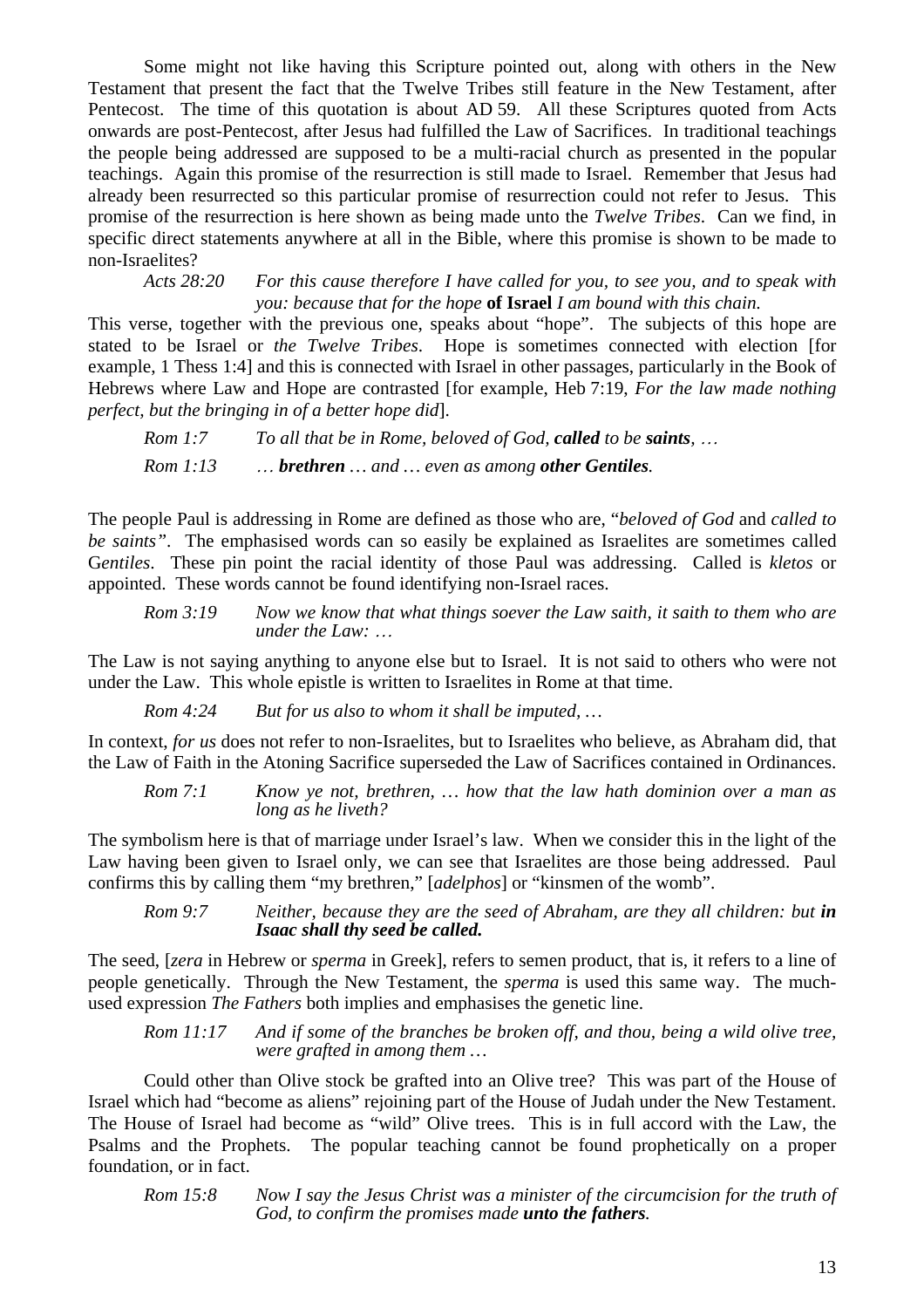Here we have a statement that is important, because it tells us the people to whom Jesus came, and why He came. These promises were not made to any but to Israel and this seed of Israel. The exclusive Israel content of this chapter [Romans 15] is extensive, as shown below. Verse 9 is a quotation from Ps 18:49 which shows David praising God within Israel.

| v9  | And that the Gentiles might glorify God for his mercy; as it is written, For<br>this cause I will confess thee among the Gentiles, and sing unto thy name.                                                                                                     |
|-----|----------------------------------------------------------------------------------------------------------------------------------------------------------------------------------------------------------------------------------------------------------------|
| v10 | <i>Rejoice, ye Gentiles, with his people comes from Deut 32:43 where the</i><br>people [called Gentiles by the translators] are Israel. With his people is all<br>the Israelites together - the dispersed Israelites together with the Israelites in<br>Judea. |
| v11 | <i>Praise the Lord, all ye Gentiles and laud him, all ye people.</i> Psalm 117 from<br>which this quotation comes, again refers to Israel.                                                                                                                     |
| v12 | Esaias saith, There shall be a root of Jesse, and he that shall rise to reign<br>over the Gentiles; in him shall the Gentiles trust. Isaiah was talking to Israel.<br>The only nations [translated as Gentiles] who could trust God were Israelites.           |
| v16 | That I should be the minister of Jesus Christ to the Gentiles.<br>Paul<br>confirms the statement in Rom 11:13 that he is a minister to Israel.                                                                                                                 |

The word "Gentiles" in this section is a Latin word that is given a manufactured meaning; so do not be misled by it. It can be shown that the word "Gentiles" often refers to the House of Israel as opposed to the House of Judah. Again, there is no prophecy for the traditional view that arose from the Latin Vulgate and has carried on ever since. Rome made the word "Gentile" to support the view that the Roman church was the *Israel of God*. Let this sink in! Early translators carried on the Roman church word meaning because they were blind to their identity as part of Israel, and they thought that they might be missing out on God's blessing. This word "Gentile" is mined in detail in a paper, "*That Unfortunate Word "Gentile",* by this author.

Going on to the Book of Corinthians, we find that these so-called Gentiles could only be Israelites. The words, "*brethren, our fathers* and *Moses"* confirm this.

*1 Cor 10:1-4 Moreover brethren, I would not that ve should be ignorant, how that our fathers were under the cloud, and all passed through the sea, and were all baptised unto Moses … for they drank of that spiritual rock … and that rock was Christ.* 

*"Our Fathers"* gives definition in a most positive way. The children of *The Fathers* are those who are being addressed. Note: it does not say *and that Rock was Jesus Christ*. ["Jesus" is inserted in some translations to change the meaning to make the verse comply with tradition]. What is said is *and that rock was anointed*.

*Gal 3:13 Christ hath redeemed us from the curse of the Law* …

Only Israel was given the Law so only Israel needed redeeming from the curse of the broken law. The pronouns are so important! To understand that only Israel had been given the Law is most important. It is deception to believe to the contrary against all the clear statements of Scripture. "Us" in this context is still the same exclusive people of Israel.

*Gal 4:4,5 But when the fullness of the time was come, God sent forth his Son, made of a woman, made under the law, to redeem them that were under the law, that we might receive the adoption of sons.* 

Paul here quotes Isaiah 54:1 which refers to the Redeemer **of Israel**. Again redemption only concerns *them that were under the Law*, and these are the people to whom it is written. Two parties had been under the Law. This is important to understand. These two parties are known as:

[a] Jews and Gentiles [the House of Judah and the House of Israel], or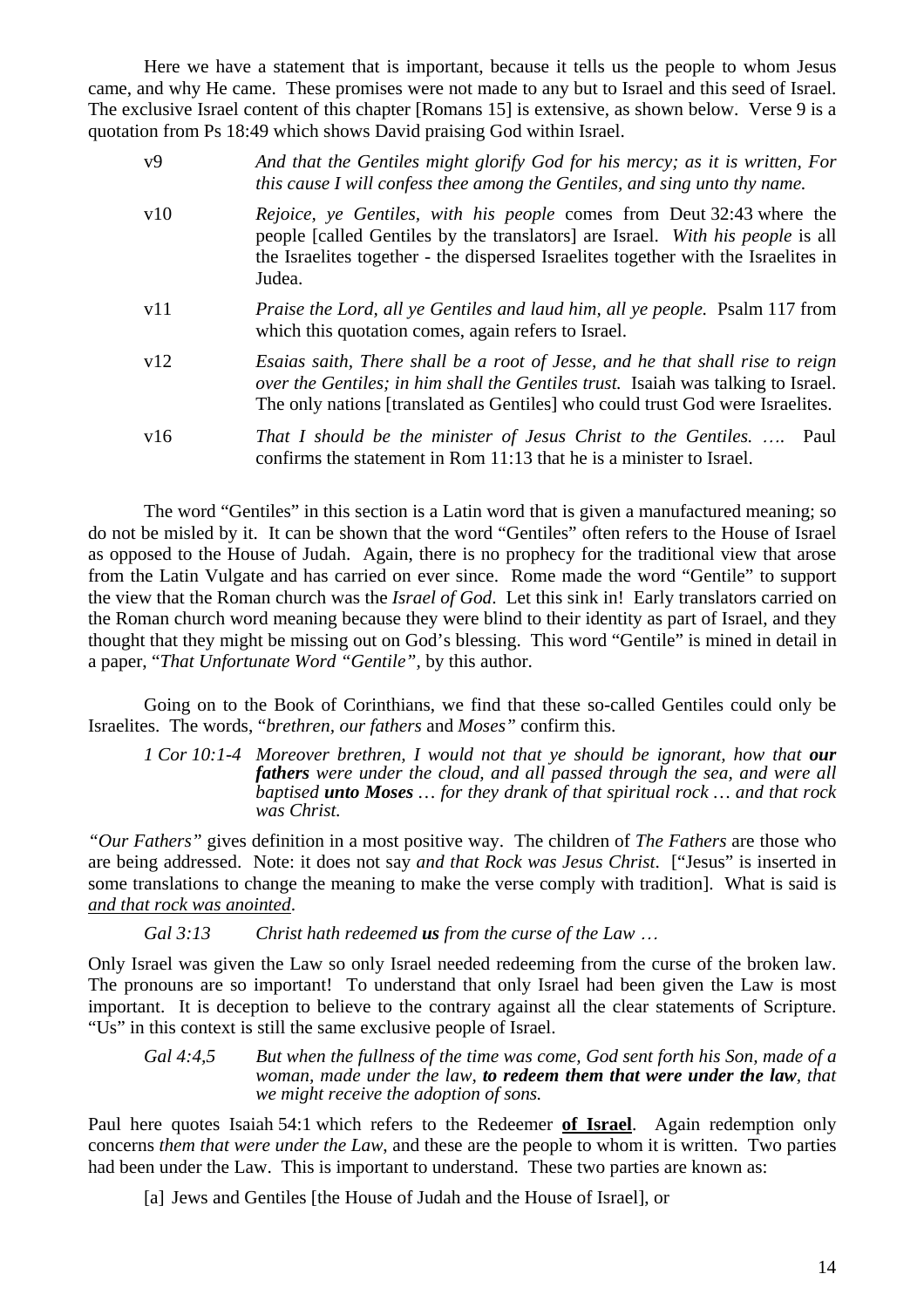[b] The Circumcision and the Uncircumcision [the House of Judah and the House of Israel].

Both parties were Israelites and could not be otherwise since only Israel had been under the Law. What is traditionally taught about Jews and Gentiles is simply not right and could not be right because of this.

*Eph 2:12 That at the time ye were without Christ, being aliens from the commonwealth of Israel, and strangers from the covenants of promise, having no hope, and without God in the world.* 

Those to whom Paul was writing had become estranged from Israel. Examination of the highlighted words gives identification. The words *aliens* and *strangers* are not what they might appear on the surface. These particular *strangers* were the House of Israel. The exclusiveness of Israel in the book of Ephesians will be looked at separately. The "*ye"* refers to the *saints* as is found in the first verse of this book of Ephesians. A paper, "*Pilgrims, Strangers and Israel"* is available discussing these particular "strangers". In this verse we have the *covenants of promise*. Going back to identify to who these promises were made, takes us back to Israelites by race.

*Phil 3:1 Finally, my brethren,* …

"Brethren", as we will see in James, refers to a brother or a near kinsman.

*Phil 3:5* … *of the stock of Israel,* …

"Stock" is another genetic term.

*Phil 3:9* … *not having mine own righteousness which is of the law,* …

Here, as usual, there is the association with the Law that was only given to Israel.

*Phil 4:21 Salute every saint in Christ Jesus.* …

"Saints" are always Israelites. For example, Psalm 148:14, *The praise of all His saints: even the Children of Israel*.

*1 Thess 1:4 Knowing, brethren, your election of God …* 

Isaiah 45:4 defines Israel as being God's elect - *Israel mine Elect*. These elect are chosen by God and so are of Divine origin. They are of the seed "from above". Remember to keep in mind this word "elect. The "your" in "your election" is related to "brethren" [of the womb].

*1 Thess 5:9,10 For God hath not appointed us to wrath, but to obtain salvation by our Lord Jesus Christ, who died for us,* …

In Scripture there are those who are appointed to wrath and vessels *fit for destruction.* That is their appointment. 1 Thess 1:4 shows that this book is written to the Elect [*Knowing, brethren, your election of God*].

2 Thess 2:13 But we are bound to give thanks always to God for you, brethren **beloved of** *the Lord, because God hath from the beginning chosen you to salvation.* 

It is the "brethren" who are "chosen" and no one else. We will soon be looking at the definition of "brethren".

*1 Tim 3:15* … *how thou oughtest to behave thyself in the house* [that is, household] *of God, which is the church of the living God, the pillar and ground of the truth.* 

Examination here will define just who is "The Church". The *Household of God* refers to Israel, as does "*the church*" which is called out of Israel. This is the remnant which still comes from Israel only, according to the Law, the Psalms and the Prophets.

*2 Tim 1:3 I thank God, whom I serve from my forefathers* …

Paul again will not discount racial origin [*My forefathers*]. He says that he endured all things for THE ELECT'S sake and for the appearing of the Kingdom. Again, this Kingdom is the one of which Jesus is to be the King. The Gospel of the Kingdom, or the restoration of the Kingdom to Israel, is not proclaimed any more. This is because the doctrine of a multi-racial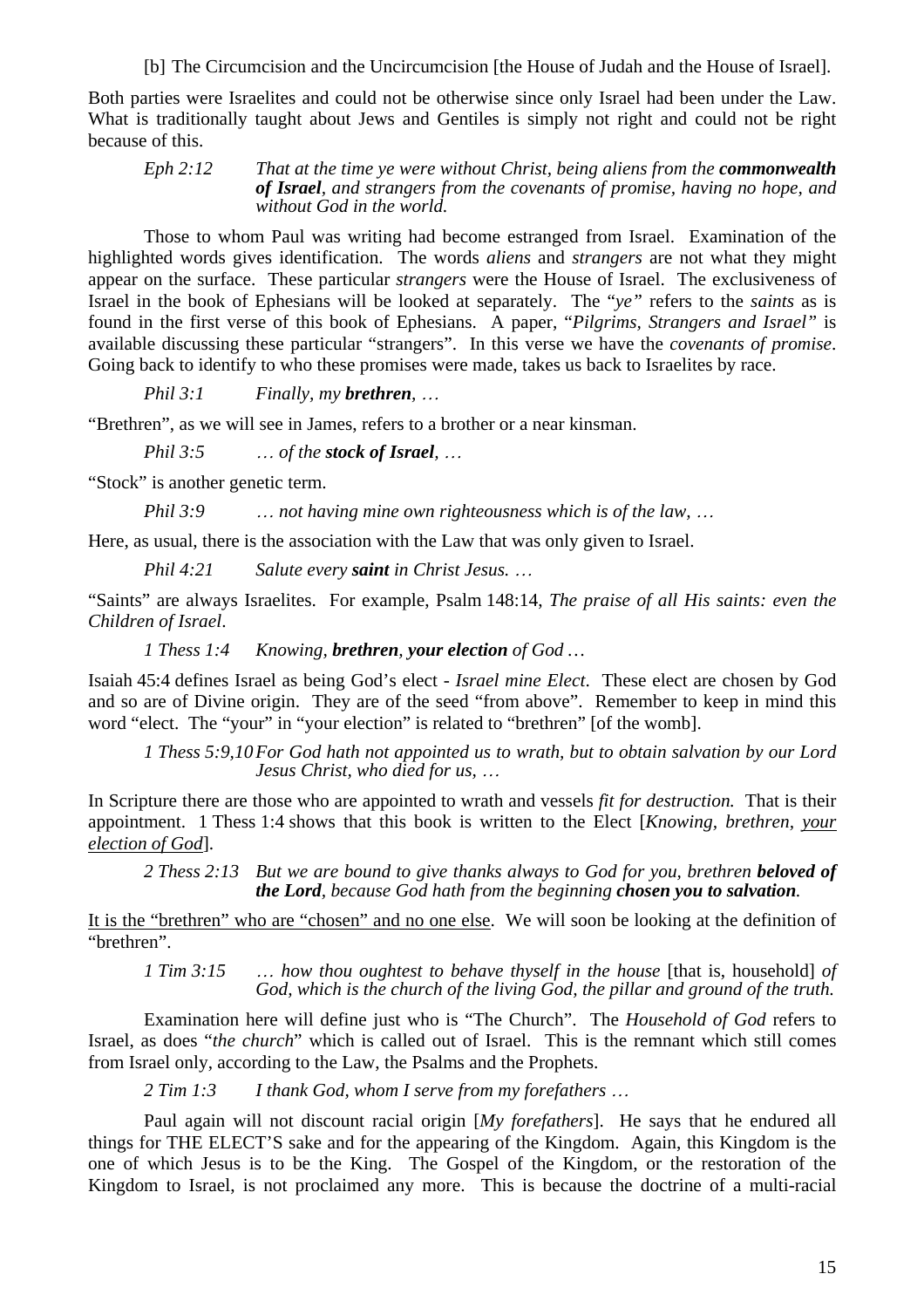church has taken the place of Israel. *My Forefathers* and *The Fathers* do not signify all races as having come from the loins of Isaac.

*Heb 2:16 For verily he took not on him the nature of angels; but he took on him the seed of Abraham.* 

Why would it be necessary to specify *the seed of Abraham* instead of the seed of either Adam or mankind in general? Throughout this chapter we find many references to "brethren" [of the womb], together with Old Testament references to Psalms 8:18 and 22. These are Psalms of Israel among which we find, *all ye seed of Jacob glorify Him; and fear Him all ye the seed of Israel* [Ps 22:23]. The *Ye* is absolutely specific and limited to Israel as the seed.

*Heb 3:6 But Christ as a son over his own house;* …

So, there must be other houses [*oikos*] that Jesus is not over! This chapter then goes on to talk about Israel and the fathers of Israel.

*Heb 6:13 For when God made promise to Abraham …* 

There is no recorded promise to anyone else but Abraham and certain of his descendants.

*Heb 9:28 So Christ was once offered to bear the sins of many, …* 

We are not told Jesus would bear the sins of every race. "Many" is not "all" of every race. "Sin" is transgression of the Law that was given to Israel only. Isaiah 53:11 and 12 agrees about this word "many" which is limited to "my people".

| Compare: | Matt 20:28 | and to give his life a ransom for many.                                                          |
|----------|------------|--------------------------------------------------------------------------------------------------|
|          | Matt 26:28 | which is shed for many for the remission of sins.                                                |
|          | Rom 5:15   | much more the grace of God,  hath abounded to many.                                              |
|          |            | 1 Cor 10:17 For we (those Israelites being addressed) being many, are one bread<br>and one body. |

So, with whom is the New Testament made?

*Heb 8:8,9 Behold, the days come, saith the Lord, when I will make a new covenant with the house of Israel and with the house of Judah: not according to the covenant that I made with their fathers in the day when I took them by the hand to lead them out of the land of Egypt;* …

Of all the verses in this Book of Hebrews, this verse identifies clearly with whom the New Testament is made. If any one thing is clear, it is the continuing presentation through this book that the New Testament is made with those who had the Old Testament and there is never a statement to the contrary. The two Testaments are contrasted as they relate to one another, to the one people, through this book of Hebrews. Old Testament prophecy says exactly the same [Jer 31:31], where Jeremiah prophesies to whom the New Testament would be made. "The Fathers", again, gives racial definition. The book of Hebrews begins, yet again, with reference to THE FATHERS. The immediate connection is made, *hath in these last days spoken to US by His Son* ["Us" being the children of "the fathers"; those whom Jesus came to redeem; "The Hebrews" being addressed]. These are the children of "The Fathers". When God said *I will put my laws into their minds, and will write them on their hearts*, the Old Testament reference was, and is still, only to Israel. The historical references through this book of Hebrews would have had no meaning to those without the knowledge of Israel's history or of the Law given to Israel. [At this point it is better to forget all you have been previously taught or thought about "Israel"].

*James 1:1,2 James, a servant of God and of the Lord Jesus Christ, to the twelve tribes which are scattered abroad, greeting. My brethren, …* 

For two excellent reasons, this possibly is the best statement to show who the "brethren" are. They are the twelve tribes of Israel by statement, and they are *adelphoi* in Greek. *Adelphos* is translated 346 times as "brother" or "brothers". Dictionaries and lexicons give the prime meaning as a kinsman [racially related].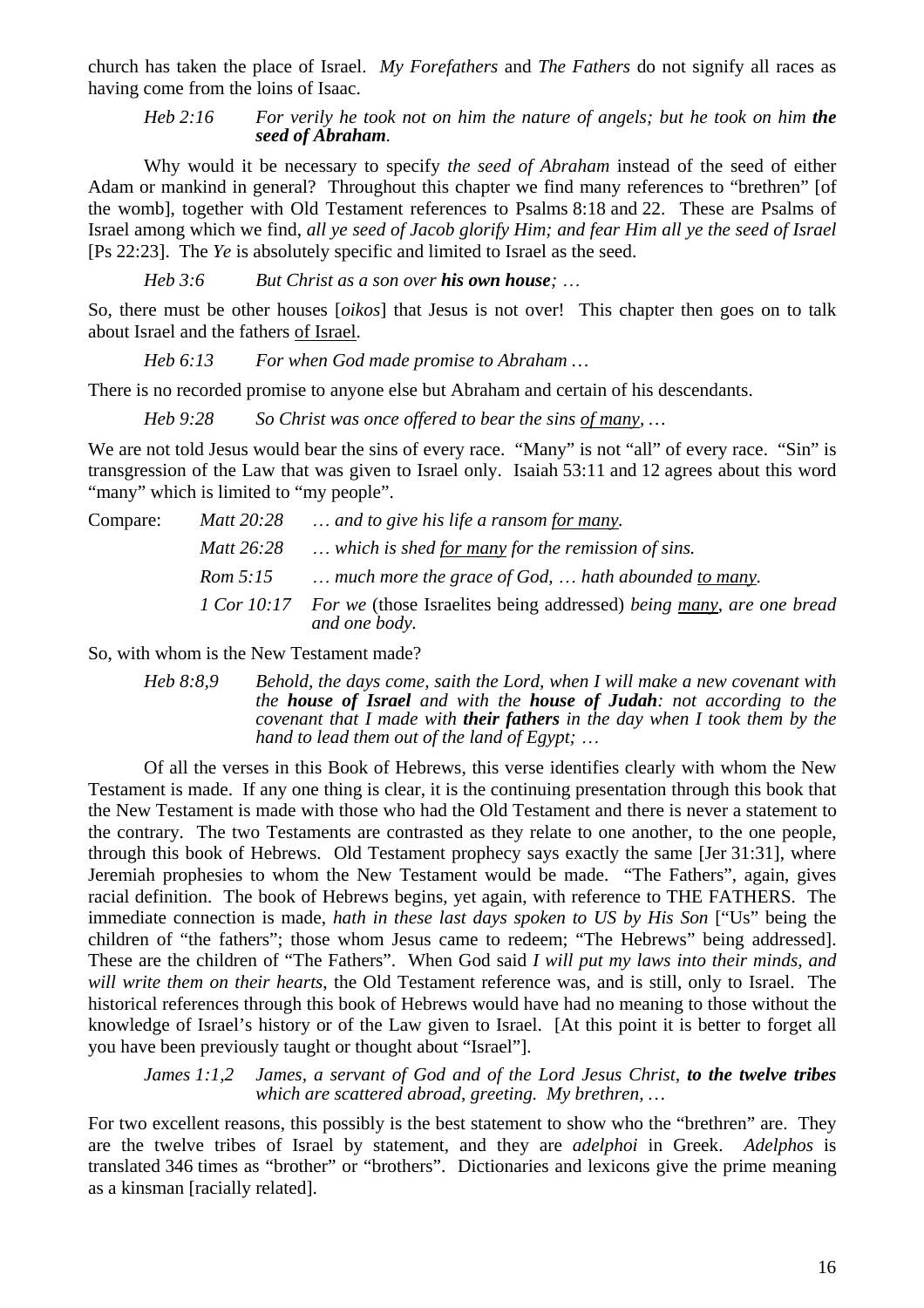Strong 80 *from the womb - near or remote*. Vine: *Adelphos denotes a brother, or near kinsman: in the plural, a community based on identity of origin, or life.*  Thayer *From the same womb.*

The words *brotherhood* or *brethren* are mostly used to indicate those having a kinsman-blood relationship, rather than some common belief. From the translations the common belief might sometimes appear to be the meaning but the proper meaning of 'brother' should never be overlooked. The words are used in both the near and remote relationships. Because the words *brethren* or *brothers* are much used word in the New Testament books, it is important to know the common usage. In James it is given as being those of the Twelve Tribes [Israel]. The remote relationship is given in James 2:21 as *our father Abraham*. James suggests a spiritual origin in James 1:18: "*Of His own will begat He us with the word of truth".* This only confirms the word of truth being given to Israel. The wrong use of the words in a belief connection or a spiritual application does not eliminate this from its proper relevance to kinsmen of Israel.

In some of the post-KJV translations, either *the Twelve Tribes* or *brethren* are omitted, thus hiding the troublesome-to-them truth of Scripture. This book is addressed to *the Twelve Tribes*. A glance at an interlinear literal Greek-English translation will immediately show the misleading translation in some versions. Sad to say, some modern, religious translators and teachers seek to insert or substitute their particular doctrine, especially when it comes to the racial issues in the Bible. The Living Bible is probably one of the worst in this respect. Paraphrases cannot be used to study the Bible.

# *James 2:21 Was not Abraham our father justified by works, …*

"Father" here is *pater* meaning an earlier member of the same family. When we look at these two quotations from James we have to admit or deny that this letter was written in this present age [AD]. Anyone who wants to say this letter is written to other than the Twelve Tribes as well as to those whose father was Abraham, has to explain when the transition took place to make it include everyone else. This explanation is required also for other New Testament books.

*1 Peter 1:1,2* … *to the strangers scattered … elect according to the foreknowledge of God the Father, through sanctification of the Spirit,* …

Comparison of this verse and also *pilgrims and strangers* [1 Peter 2:11] with other places in the New Testament, and with the counterparts in the Old Testament [see Psalm 39:12], will quickly identify these particular strangers as being Israelites who had been living apart from God and the temple system. The author's paper entitled *Pilgrims, Strangers and Israel* deals with this in detail. These particular words are used of Israel when Israel is scattered among the other races. They were "elect", a word covered lightly earlier on in the Old Testament texts. They were "holy" or "sanctified" by the Spirit upon them [both are the same word in the original texts, meaning "separated" or "set apart"]. They are holy in a way in which no other race is separated unto God.

## *1 Peter 1:10 Of which salvation the prophets have inquired and searched diligently, who prophesied of the grace that should come unto you.*

The "you" here refers to the strangers etc of verses 1 and 2. The prophets all prophesied about grace that would come to Israel. There is no prophecy about this grace being to others. Peter was writing to Israelites!

## *1 Peter 1:11 Searching what, or what manner of time the Spirit of Christ which was in them did signify …*

This anointing Spirit was *in them* [note this well because we will come upon this again later] and the Word goes on to say:

*1 Peter 1:15 But as he which hath called you is holy, so be ye holy in all manner of conversation.*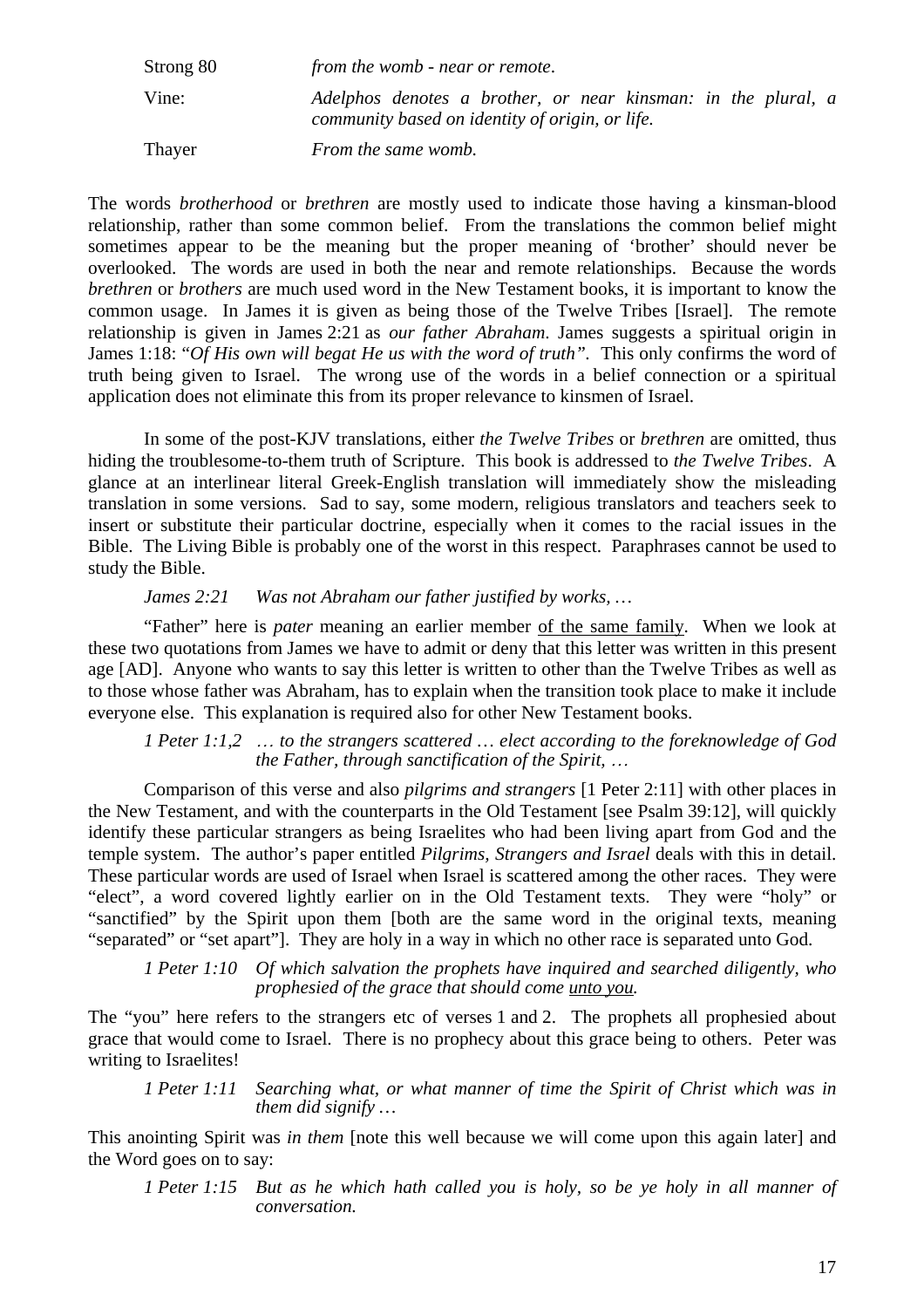This is another quotation from the Old Testament which shows that there is no New Testament change in the separate nature of Israel. This separation is to be maintained. The KJV translates Lev 11:45 as*," I am the Lord that bringeth you up out of the Land of Egypt to be your God. Ye shall therefore be holy, for I am holy"*. It is God who made Israel a holy people. God is holy now. Israel also is holy [separate] to God now. This is what the verse is saying. "Holy" does not mean righteous, as some would lead us to believe.

# *1 Peter 2:9 But ye are a chosen generation, a royal priesthood, an holy nation, a peculiar people;* …

We have looked at this quotation from Exodus 19:5 which Peter quotes here. Israel is still *an holy nation* and not a "church" in the commonly accepted meaning of the word "church". Peter goes on to show that this nation had a king that they were to honour. This nation must have been in existence at the time of writing. In a later chapter we will show that this king was not the Emperor of the Roman Empire, as some modern translations say in their footnotes.

*2 Peter 1:4 Whereby are given unto us exceeding great and precious promises: …* 

These promises are stated in Romans 9:3,4 to be given to *kinsmen of the flesh who* **are Israelites** and that the promises pertained to them. Peter also wrote to Israelites!

*1 Peter 2:17* … *honour the King.* 

In prophecy, the House of Israel would always have a monarch on the continuing Throne of David, whereas the House of Judah would not have a monarch in the last days. When the two Houses regather to the Holy [separate] Land, they will have *one Head* again [Hos 1:11 and please note the timing of this]. It has not happened yet!

*1 Peter 2:24,25 Who his own self bare our sins in his own body … for ye were as sheep going astray; but are now returned unto the Shepherd and Bishop of your souls.* 

This is under the New Testament which some of the House of Israel had come under. Jesus bare the sins of Israel and Jesus describes Himself as the Shepherd of the sheep, but never as the shepherd of the Tares or the Goats or of any other race. Again, the pronouns refer to those being addressed, again they are *brethren*, etc.

*2 Peter 3:2-4 That ye may be mindful of the words which were spoken before by the holy* [that is, separated] *prophets, and the commandment of us the apostles of the Lord and Saviour.* 

These prophets were prophets of Israel. The Lord and Saviour is the Lord and Saviour of Israel and never of others.

The words of the Apostles do not override the words of the Prophets. The Apostles confirm the Prophets. In this verse the Apostles and Prophets are linked together. Peter had already written about the false prophets who would be "*among you"* and he describes their character.

In John's letters there is much separation by pronouns.

| 1 John 2:12 | I write to you little children, because <b>your</b> sins are forgiven for his name's<br>sake.                                                   |
|-------------|-------------------------------------------------------------------------------------------------------------------------------------------------|
| 1 John 2:19 | They went out from $us$ , because they were not of $us$ ; for if they had been of<br><b>us</b> , they would no doubt have continued with $us: $ |
| 1 John 2:20 | But ye have an unction from the Holy One,                                                                                                       |
| 1 John 2:27 | But the anointing which ye have received of him abideth in you,                                                                                 |
| 1 John 3:9  | <i>whosoever is born of God</i> [that is, from above by spirit and by water] <i>does</i><br>not commit [practise] sin.                          |
| 1 John 5:18 | We know that <b>whosoever is born of God</b> sinneth not, $\ldots$                                                                              |
|             |                                                                                                                                                 |

*"Your sins"* refers to the sins of those to whom John is writing. Jesus did come to save "*HIS People"* from their sins. John also refers to certain people who are false and by pronoun separation these are "they" as opposed to "ye" and "we*". They were not of us* tells us that they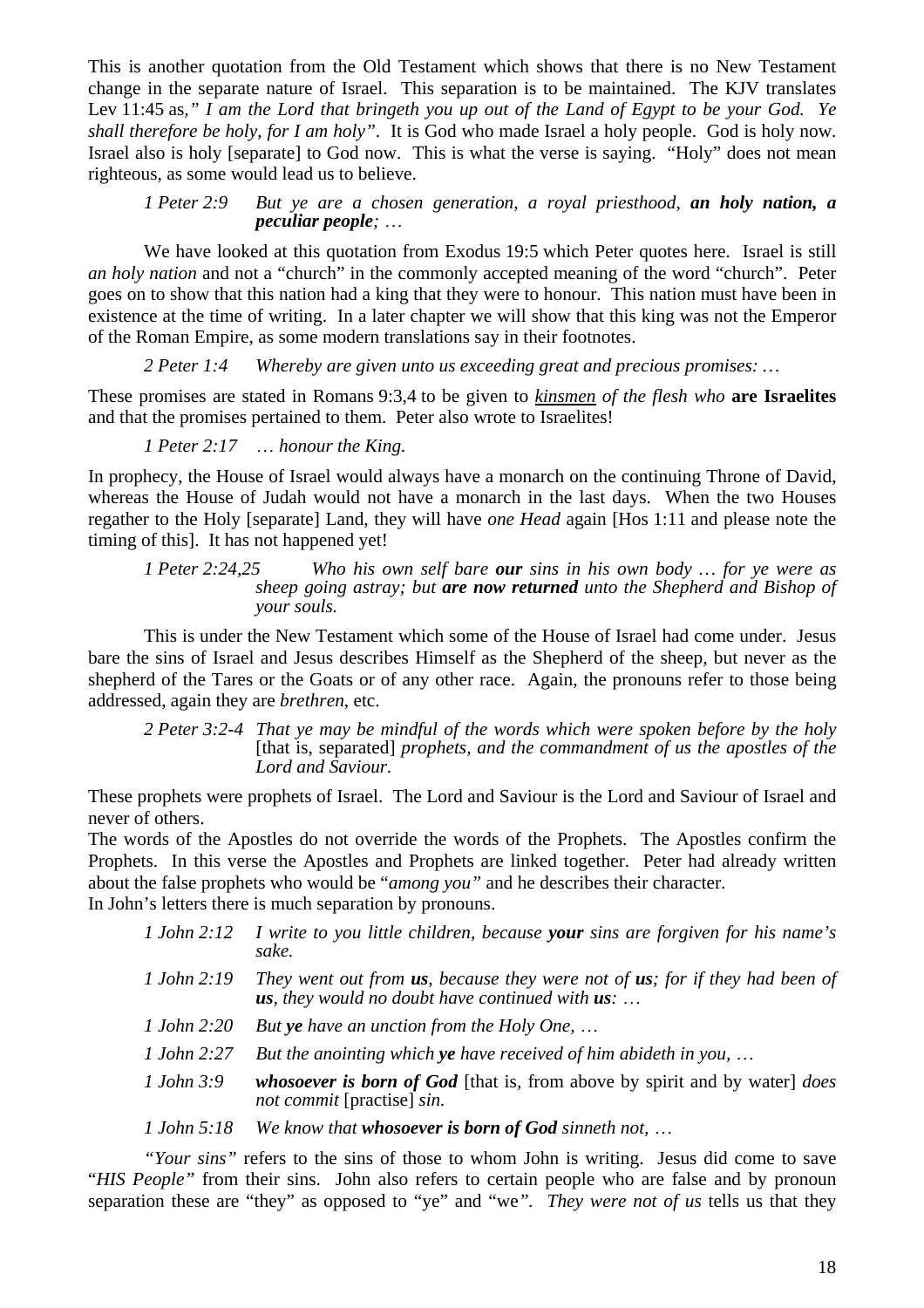were different in some way, even if they professed to believe in Jesus! It becomes self-evident that the anointing "*which abideth in you"* could only abide because the anointed people are conceived with this potential. How else could it abide? This bears witness to the anointed race in the Old Testament. These alone have the capacity to "hear" and to "believe".

The first chapter of John's epistle speaks of hearing, seeing, looking upon and handling *"that which was from the beginning"*. These were Israelites to whom Jesus was manifest. John the Baptist said, "*that He might be made manifest to Israel"-*[John 1:31]. In 1 John 2:7, he shows that he is addressing those who had the old commandment *from the beginning*. These can only be Israelites. I John 2:24 indicates that what was heard from the beginning about the old commandment must remain in the hearers in order to continue *in the Son and in the Father*. These also can only be Israelites.

*Jude 3* … *the common salvation* [that is, common to Israel and Judah] *the faith which was once* [that is, without change] *delivered unto the saints –* [that is, the separated people]*.* 

*Jude 19 These be they who separate themselves, sensual, having not the Spirit.* 

Amongst God's saints are others who separate themselves from God through their disbelief. They were not born in such a state – they become that way by their own choice and their own actions. They are described as *not having the spirit*, that is, they may as well have been born outside Israel. They are in the same category as foreigners who try to separate themselves from other nations by living in Israel - they are not *begotten from above* and hence are also *not having the spirit.*

# **ISRAEL IN THE JOHN'S REVELATION**

Jehovah is not the God of all nations. He is confined to one nation - the sons of Jacob. No Biblical record can be found that Jehovah is the God of any people other than Israel.

In the book of Revelation, THE TWELVE TRIBES still feature! They have in no way become some non-Israel, non-twelve-tribed church! This book begins by speaking of the revelation, *to show unto His servants things which must shortly come to pass*. This revelation is to His Servants of the twelve tribes only and this is confirmed in many places.

*Rev 1:2 Who bear record of the word of God, and of the testimony of Jesus Christ, …* 

This book does not bear witness to anything outside of what has been revealed in the Word of God or the Spirit of Prophecy. The testimony of Israel racially has been clearly revealed through the Word.

# **TO CONCLUDE**

These Scriptures show the exclusive nature of Israel as a continuing theme throughout both Testaments. If we do not want to accept all these references, then what is to be done with them? The acceptance or non-acceptance of an exclusive Israel determines the prophetic stream one subscribes to. When *exclusive Israel* becomes the foundation of prophetic interpretation, much of the common conflicts in prophecy are found to disappear. But, above all, the acceptance or nonacceptance determines our ability to believe and to understand Jesus' words.

It is not difficult to conclude that the Bible is a book primarily about Israel [as a people] because Jehovah is consistently declared to be the God of this one people. We find other Biblical statistics, such as:

| Israel as <i>Yisra'el</i> | 2,514 times [Old Testament]     |
|---------------------------|---------------------------------|
| Israel as Israel          | 70 times [New Testament]        |
| Jacob [KJV]               | 358 times [24 in New Testament] |
| Judah                     | 813 times                       |
| Ephraim                   | 172 times                       |
| Manasseh                  | 143 times                       |